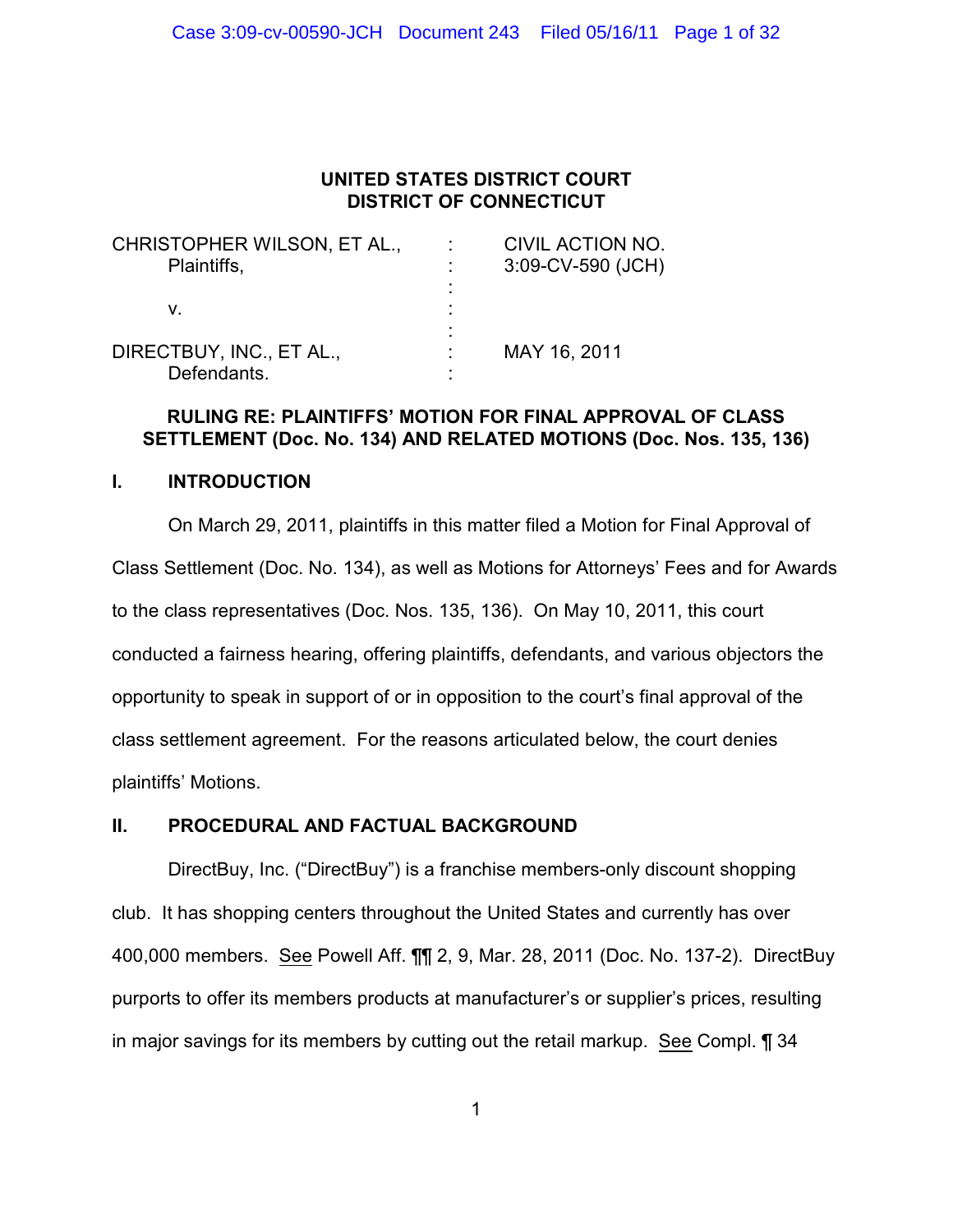(Doc. No. 1). These products include a variety of furniture, home improvement products, and appliances. Id. ¶ 24. However, in order to receive this benefit, a customer must pay a sign-up fee of several thousand dollars and an annual renewal fee of around \$200. Powell Aff. ¶¶ 3, 5. Doubtless members expect to recoup these fees in savings over the life of their membership. See, e.g., P. Pelsinger Obj. (Doc. No. 70) ("I thought [the membership fee] was a lot but they convinced [me] I would make that money back through savings on our purchases.").

Within the last several years, a number of lawsuits have been filed in addition to this one, accusing DirectBuy of misrepresentation, fraud, and coercion. See Compl., Vance v. DirectBuy, Inc., No. 1:09-cv-1360 (S.D. Ind. filed Jan 15, 2010) ("Vance Compl.") (Doc. No. 86-9); Compl., Swift v. Direct Buy, Inc., No. 1:09-cv-4067 (E.D.N.Y. filed Jan. 19, 2010) ("Swift Compl.") (Doc. No. 86-6); Compl., Ganezer v. DirectBuy, Inc., No. BC403076 (Cal. Super. Ct. filed Dec. 2, 2008) ("Ganezer Compl.") (Doc. No. 86-8); Compl., Randall v. Evamor, Inc., No. 09SL-CC03852 (Mo. Cir. Ct. filed Oct. 29, 2009) ("Randall Compl.") (Doc. No.  $86-7$ ).<sup>1</sup> While each of these actions take a somewhat different approach, they are similar in substance.

## A. The Settled Causes of Actions

The instant lawsuit was brought by Christopher Wilson and nine other current and former DirectBuy members purportedly on behalf of a class of all current and

 $^1$  All but the  $\overline{\text{Ganezer}}$  action were filed after the instant case. Plaintiffs' counsel were also involved in a case, Ponzi v. DirectBuy, Inc., No. 3:08-cv-1274 (D. Conn. filed Aug. 20, 2008), that was filed before the Ganezer action, but which was settled as an individual action.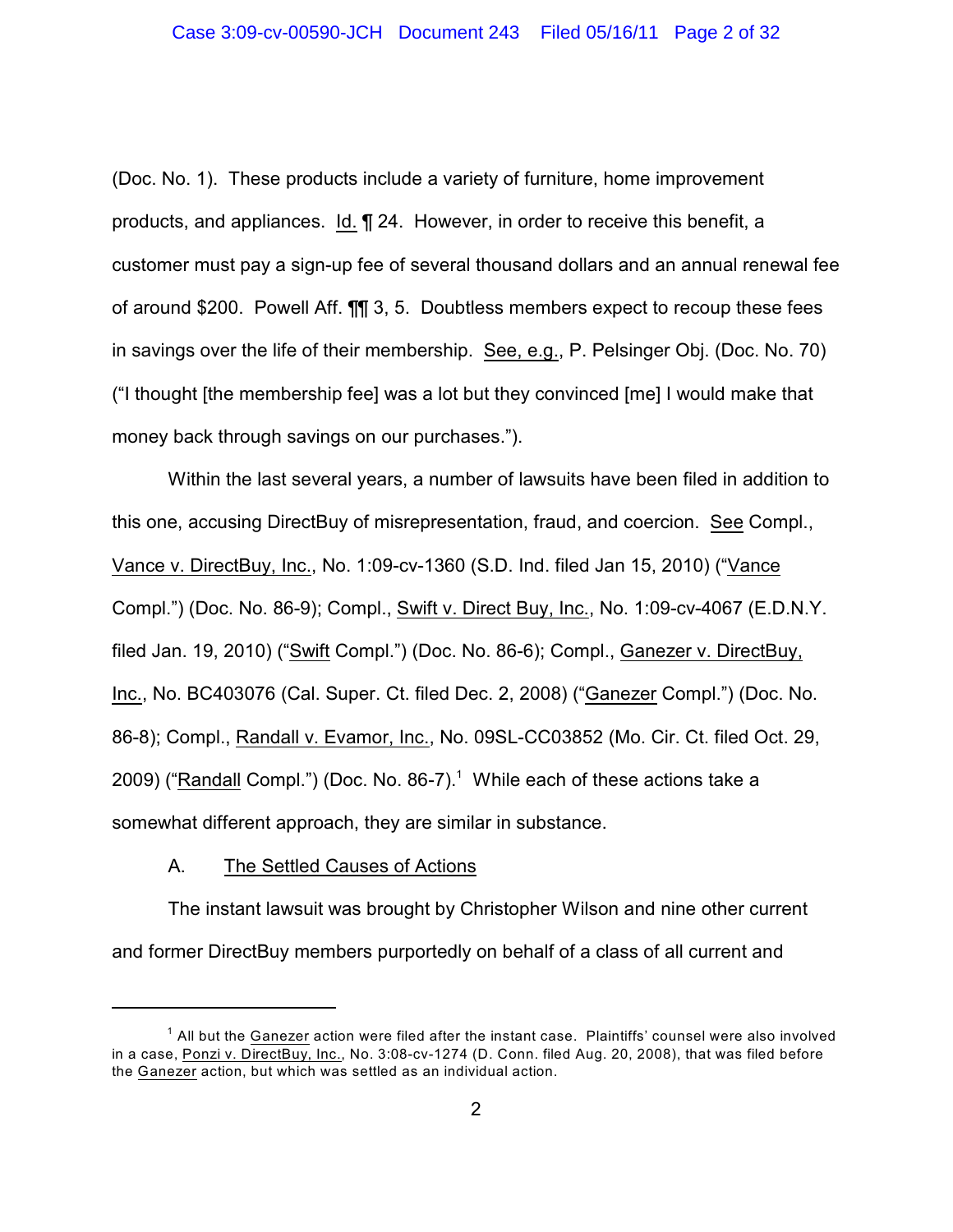#### Case 3:09-cv-00590-JCH Document 243 Filed 05/16/11 Page 3 of 32

former members of the club. Compl. ¶¶ 2-8. Plaintiffs allege that DirectBuy engaged in fraud by purporting to offer its members products "at the manufacturer's or supplier's price." Id. at ¶ 48. According to plaintiffs, DirectBuy failed to disclose "rebates, discounts, and other payments from manufacturers and suppliers," which plaintiffs claim amounted to approximately \$8 million during the fiscal year ending in 2007, id. at ¶ 49 and a total of \$53 million during the eight year class period, Klotzbach Aff. ¶¶ 3-5, Mar. 29, 2011 (Doc. No. 137-2).

Plaintiffs assert claims pursuant to the Racketeer Influenced and Corrupt Organizations Act ("RICO"), averring that DirectBuy acted in collusion with its franchisees to engage in the alleged fraud. Compl. ¶¶ 40-69. Plaintiffs also assert a claim of unjust enrichment. Id. at ¶¶ 70-78.

The Settlement Agreement purports to settle four additional class action lawsuits brought throughout the country. See Settlement Agreement at 4-5, 12 (Doc. No. 64-1). These cases each bring claims that rely on facts nearly identical to those alleged in the instant action. See Vance Compl. ¶¶ 46-70; Swift Compl. ¶¶ 79-86, 93-96; Ganezer Compl. ¶¶ 12-15; Randall Compl. ¶ 54. Additionally, these other four cases allege that DirectBuy acted in violation of the law by charging excessive freight and handling fees. See Vance Compl. ¶¶ 66-68; Swift Compl. ¶¶ 68-78, 87-92, 94-96; Ganezer Compl. ¶¶ 16-17; Randall Compl. ¶¶ 54-55.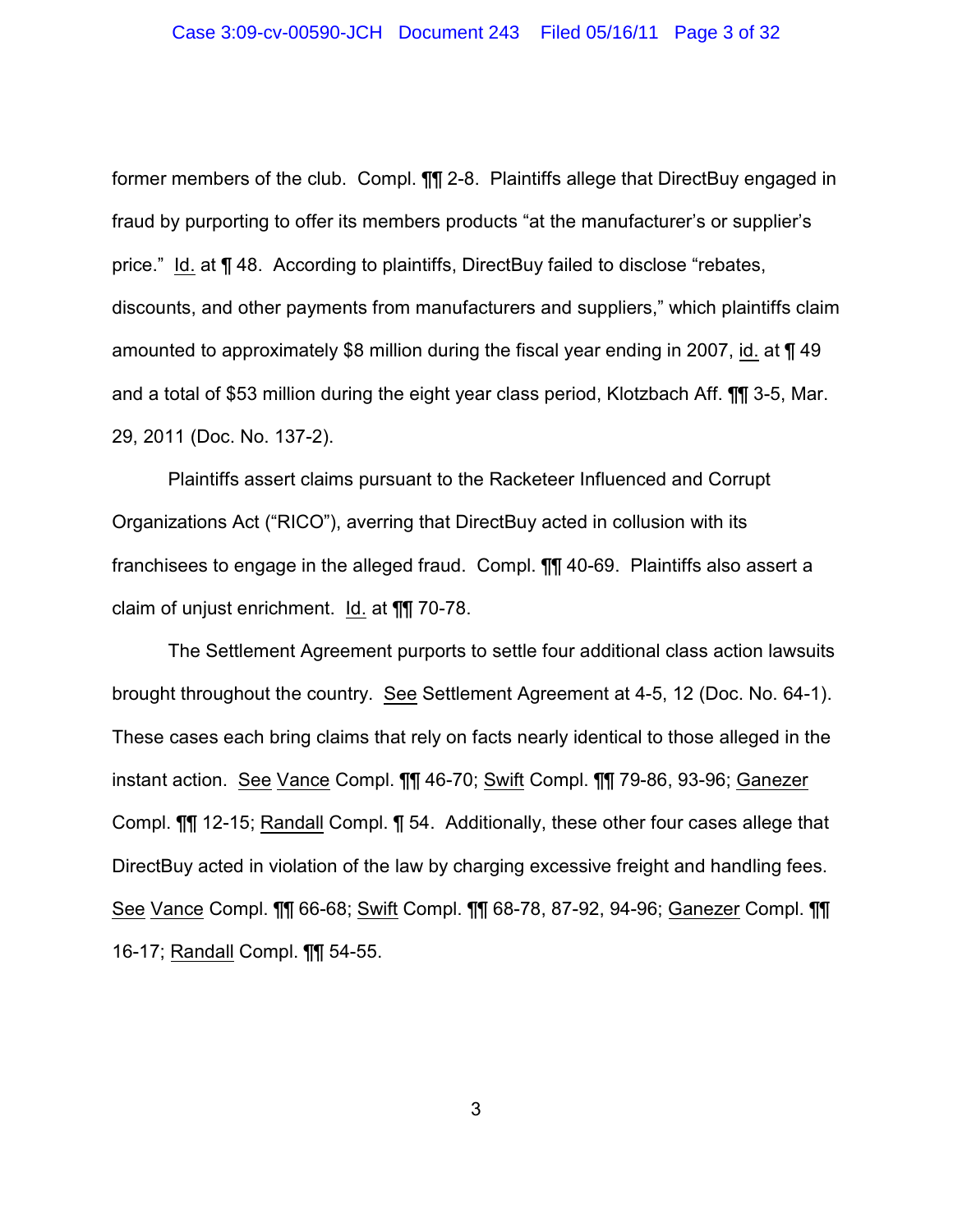As the court understands it, none of these cases have had a class certified. $2$ Unlike plaintiffs in this case, the other plaintiffs do not allege violations of RICO. Rather, two of the cases allege fraud, Vance Compl. ¶¶ 52-63, Swift Compl. ¶¶ 79-96; one case alleges breach of contract, Swift Compl. ¶¶ 68-78; and another includes an unjust enrichment claim, Vance Compl. ¶¶ 64-70. Additionally, three of the other cases allege violations of their states' consumer protection laws. Vance Compl. ¶¶ 46-51; Ganezer Compl. ¶¶ 25-45; Randall Compl. ¶¶ 51-57.

### B. The Procedural History of the Instant Case

The instant lawsuit was brought in this court in April 2009. See Doc. No. 1. Shortly after the suit was filed, the parties jointly requested a stay of all deadlines pending settlement negotiations, to be mediated by Magistrate Judge Garfinkel. See Doc. No. 14. This court granted that request, see Doc. No. 16, and, for nearly a year and a half, the parties engaged in settlement negotiations.

In December 2009, plaintiffs in one of the several parallel actions moved to intervene in this case in order to stay the settlement proceedings. See Doc No. 28. The interveners had filed a motion to the Judicial Panel on Mutltidistrict Litigation ("the MDL Panel"), seeking consolidation of four lawsuits pending against DirectBuy, including the instant case. Id. In February 2010, this motion was rejected by the MDL Panel. See Doc. No. 41.

 $^{\text{2}}$  At least three of the cases have been stayed since 2010 based on DirectBuy's representation to those courts of a settlement in this case. See J. Randall & T. Randall Obj. 4 (Doc. No. 157) (Randall case stayed August 23, 2010); J. Swift, et al. Obj. 1 (Doc. No. 213) (Swift case stayed April 19, 2010); B. Vance Obj. 6 (Doc. No. 163) (Vance case stayed April 21, 2010).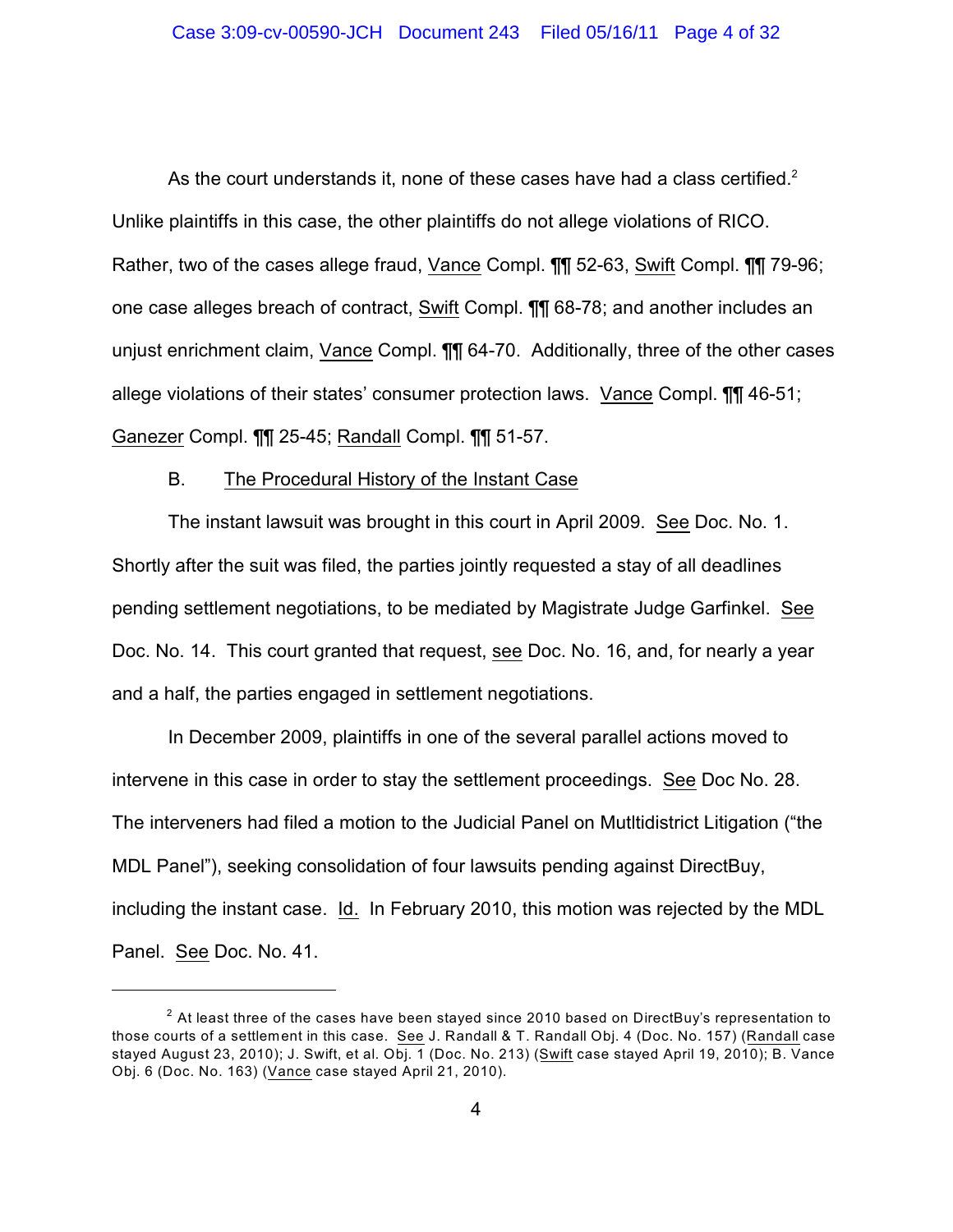Settlement negotiations continued in this case until, on December 9, 2010, plaintiffs and defendants filed a Joint Motion for Preliminary Approval of Class Settlement (Doc. No. 64). In light of the court's prior referral of the settlement proceedings to Judge Garfinkel, and given his familiarity with the case, the court verbally requested Judge Garfinkel to handle the preliminary approval.<sup>3</sup> On December 14, 2011, Judge Garfinkel granted the Motion for Preliminary Approval. See Doc. No. 65.

From January through April 2011, the court received a number of objections, filed pro se and represented, to the terms of the Settlement Agreement, as well as an amicus brief filed by the attorneys general of thirty-seven states, $4$  the District of Columbia, and Puerto Rico. See Doc. No. 161. A Hearing took place on May 10, 2011, where parties and objectors were given an opportunity to express their views as to the fairness, adequacy, and reasonableness of the settlement. See Doc. No. 239.

# C. The Terms of the Settlement Agreement

The settlement class is defined to include current and former DirectBuy members during the time period from October 11, 2002, until the date the Settlement Agreement was preliminarily approved, December 14, 2010. See Settlement

 $^{\rm 3}$  In retrospect, the court was mistaken in not making a written referral to Judge Garfinkel for a Report and Recommendation on the Preliminary Approval.

<sup>&</sup>lt;sup>4</sup> These states include, Alaska, Arizona, Arkansas, Colorado, Connecticut, Delaware, Florida, Georgia, Idaho, Illinois, Iowa, Louisiana, Maine, Maryland, Massachusetts, Michigan, Minnesota, Mississippi, Missouri, Montana, Nevada, New Hampshire, New Mexico, New York, North Dakota, Ohio, Oklahoma, Oregon, Rhode Island, South Carolina, South Dakota, Tennessee, Texas, Utah, Vermont, W ashington, and W est Virginia.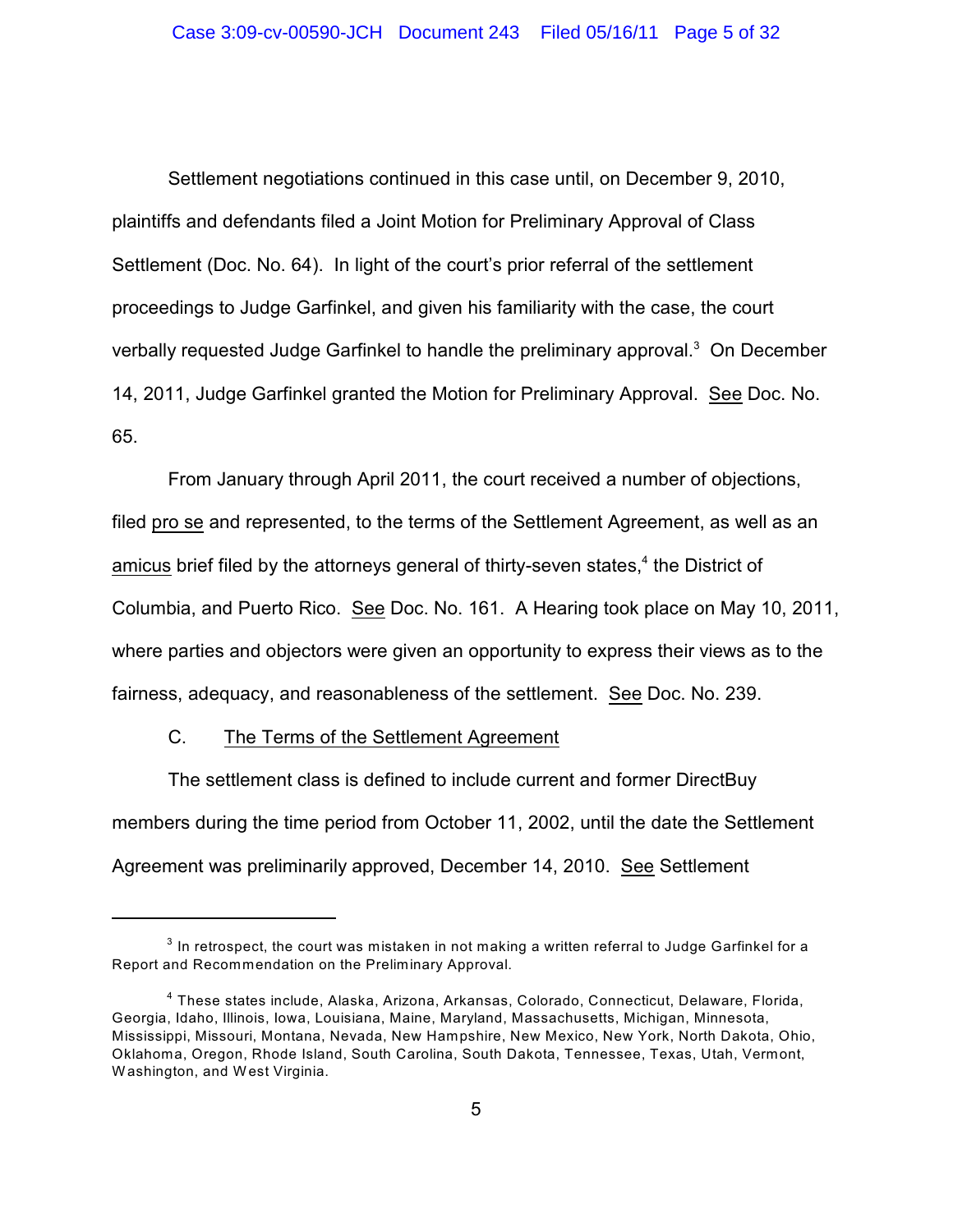Agreement at 5. This definition includes approximately 410,000 current members and

430,000 former members. See Powell Aff. ¶ 9.

The Settlement Agreement purports to settle:

all claims, demands, rights, causes of action, judgments, executions, damages, liabilities, and costs or expenses of any kind relating to the Actions (including attorney's fees and court costs), in law or equity, known or unknown, suspected or unsuspected, fixed or contingent, arising out of or related to claims based on events, transactions, or occurrences taking place at any time before the Final Settlement Date, that were brought, or could have been brought, in the Actions.

Settlement Agreement at 12. "Actions" is defined to include the instant case and each

of the four cases discussed, supra. Id. at 4-5.

In exchange for this release, the class will receive, at minimum, two free months of membership. See id. at 10-11. Current members will automatically receive this benefit, whereas former members need to contact DirectBuy to obtain any benefit. Id. Additionally, current members have the option to purchase renewals in advance and receive additional months free. Id. at 10 (offering four free months with the purchase of a two year renewal, and offering one free month with the purchase of a one year

renewal).

# **IV. STANDARD OF REVIEW**

A district court must review the terms of a proposed class action settlement to ensure that it is "fair, reasonable, and adequate." Fed. R. Civ. P. 23(e)(2); McReynolds v. Richards-Cantave, 588 F.3d 790, 803 (2d Cir. 2009). This analysis is usually divided into two steps. First, a court will analyze the procedural aspects of the settlement to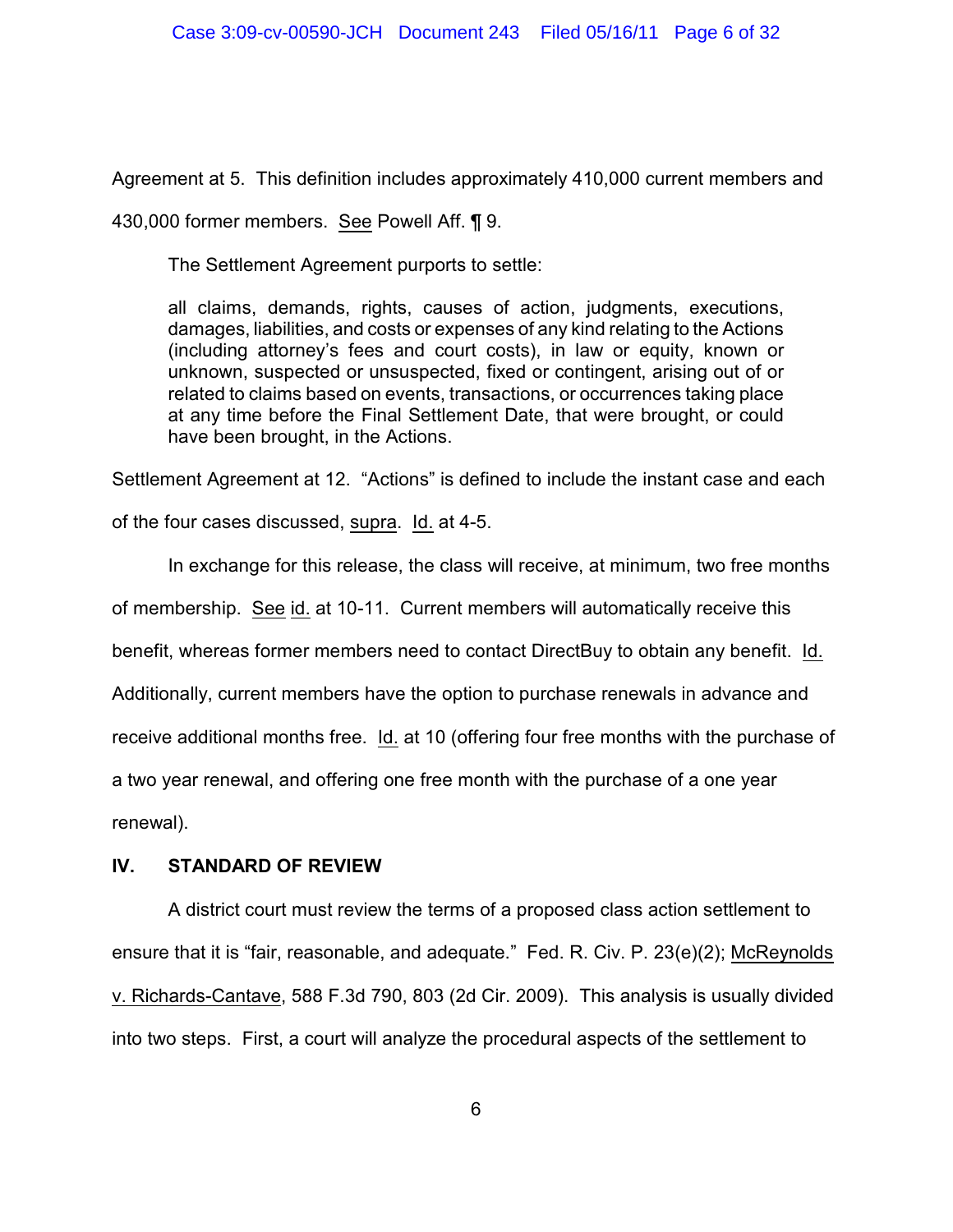determine whether the nature of the settlement proceedings give rise to concerns of

procedural unfairness. Id. at 803-04. A presumption of fairness will arise, where "'a

class settlement [is] reached in arm's-length negotiations between experienced,

capable counsel after meaningful discovery.'" Id. at 803 (quoting Wal-Mart Stores, Inc.

v. Visa U.S.A. Inc., 396 F.3d 96, 116 (2d Cir. 2005)) (alteration in original).

Second, a court will consider the substantive fairness of a settlement agreement, utilizing the nine factors articulated by the Second Circuit in City of Detroit v. Grinnell Corp., 495 F.2d 448, 454 (2d Cir. 1974), abrogated on other grounds by Goldberger v. Integrated Res., 209 F.3d 43 (2d Cir. 2000). These factors include:

"(1) the complexity, expense and likely duration of the litigation; (2) the reaction of the class to the settlement; (3) the stage of the proceedings and the amount of discovery completed; (4) the risks of establishing liability; (5) the risks of establishing damages; (6) the risks of maintaining the class action through the trial; (7) the ability of the defendants to withstand a greater judgment; (8) the range of reasonableness of the settlement fund in light of the best possible recovery; (9) the range of reasonableness of the settlement fund to a possible recovery in light of all the attendant risks of litigation."

McReynolds, 588 F.3d at 804 (2d Cir. 2009) (quoting Grinnell, 495 F.2d at 463). "When

a settlement is negotiated prior to class certification, as is the case here, it is subject to

a higher degree of scrutiny in assessing its fairness." D'Amato v. Deutsche Bank, 236

F.3d 78, 85 (2d Cir. 2001).

The attorneys general, in their amicus brief, argue that the Class Action Fairness

Act ("CAFA") requires an even higher degree of scrutiny in the event of a coupon

settlement. See Synfuel Techs., Inc. v. DHL Express (USA), Inc., 463 F.3d 646, 651

(7th Cir. 2006) ("CAFA . . . require[s] heightened judicial scrutiny of coupon-based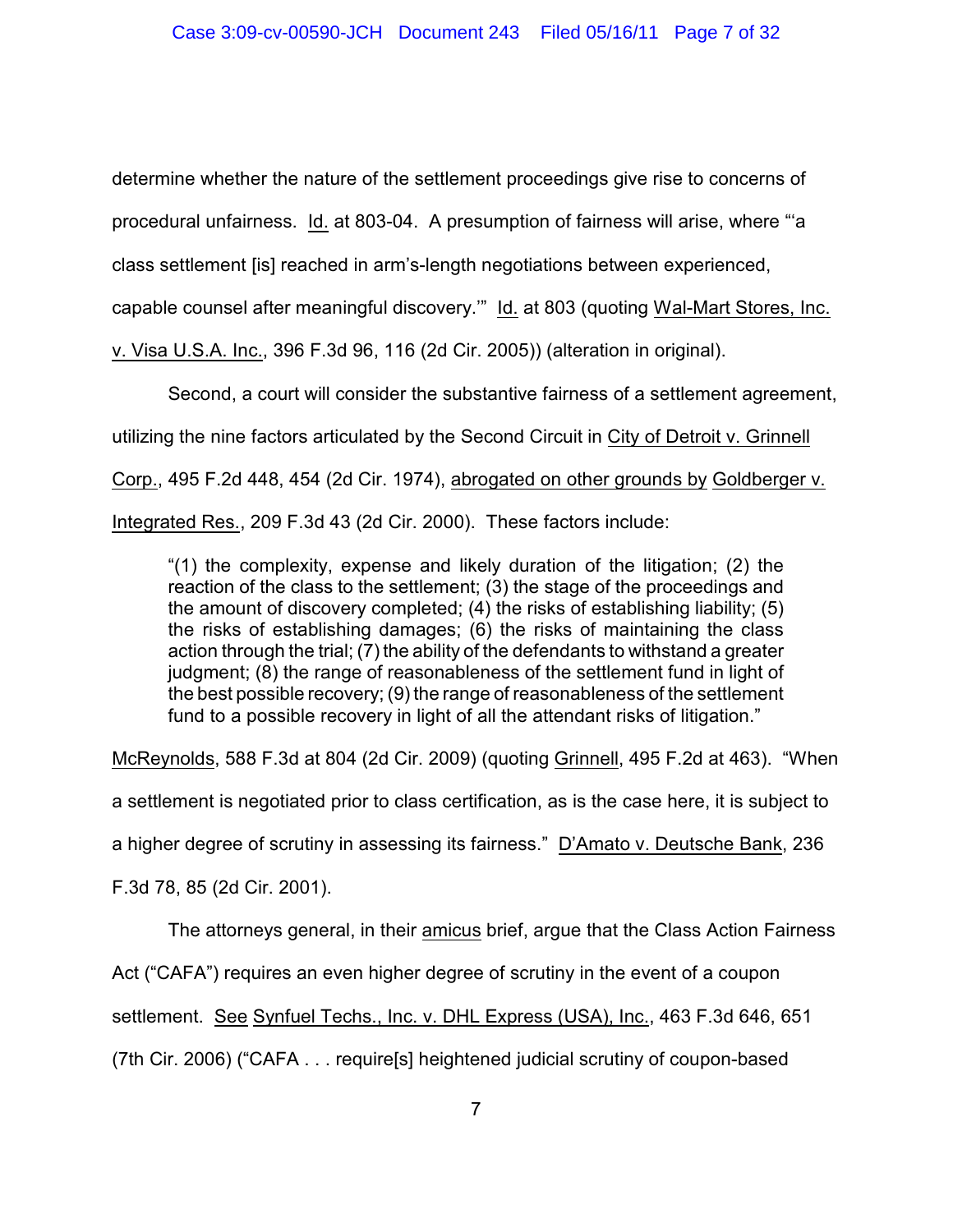settlements based on [the] concern that in many case 'counsel are awarded large fees, while leaving class members with coupons or other awards of little or no value."" (quoting Pub. L. 109-2, § 2(a)(3)(A), 119 Stat. 4, 4)). However, although CAFA added a number of different procedural requirements with respect to coupon settlements, see 28 U.S.C. § 1712 (placing limitations on class fee awards, and requiring court to make a finding of fairness in writing), the language used to describe the standard of a court's review is the same as that found in Rule 23, compare id. § 1712(e) (requiring finding that the settlement be "fair, reasonable, and adequate" for class members), with Fed. R. Civ. P. 23(e)(2) (requiring the same).

The court agrees that this in-kind settlement does indeed resemble a coupon settlement. However, the court is already required to carefully scrutinize the proposed settlement under D'Amato v. Deutsche Bank, because this settlement precedes class certification. 236 F.3d at 85. Therefore, the court does not need to reach the question of whether CAFA altered the standard of review found in Rule 23 for such a settlement.

### **V. DISCUSSION**

## A. Procedural Fairness

As an initial matter, the court must determine whether the process of settling the case was such that a presumption of fairness would be appropriate in this case. See McReynolds, 588 F.3d at 803. Such a presumption "may attach to a class settlement reached in arm's length negotiations between experienced, capable counsel after meaningful discovery." Wal-Mart Stores, 396 F.3d at 116. This case involves facts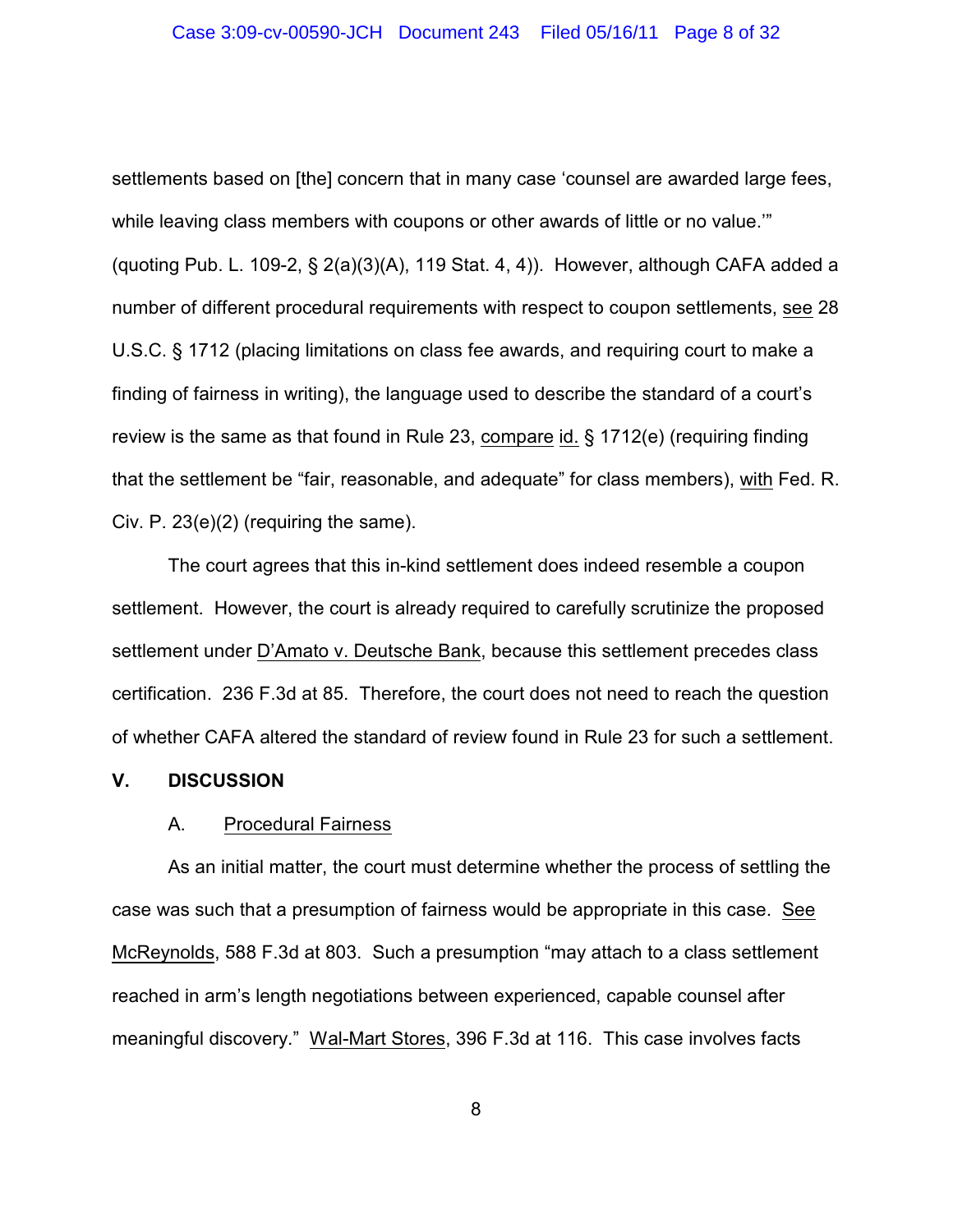that, on the one hand, might suggest procedural fairness. On the other hand, in light of the early stage of the litigation and no formal discovery, a presumption of substantive fairness does not appear appropriate at this point.

The parties in this case did engage in what appears to be intensive negotiations. See Mem. to Counsel from Magistrate Judge Garfinkel (Doc. No. 137-3). The settlement process took well over a year. Further, Judge Garfinkel mediated much of the negotiations and reports that they were hard fought. See id. at 1 ("DirectBuy has been a tough adversary and, at times, a difficult negotiation partner."). Judge Garfinkel, in his Memorandum recommending attorneys' fees, notes that the plaintiffs are represented here by highly capable and assertive counsel, suggesting that any settlement terms were the product of a truly adversarial process. See id. at 2 ("The quality of the representation Class Counsel provided to their nationwide clients was at the highest level. They brought great ability, experience, and diligence to their work."); see also D'Amato, 236 F.3d at 85 (noting that the involvement of a Special Master during the negotiation process "help[ed] to ensure that the proceedings were free of collusion and undue pressure").

Nonetheless, the court is concerned with the limited amount of discovery conducted prior to settlement, and the nature of the discovery that has been conducted. See McReynolds, 588 F.3d at 803 (requiring "meaningful discovery" for presumption of fairness to apply). While plaintiffs report having conducted interviews and reviewed thousands of documents, none of this is before the court, nor do the interviews nor the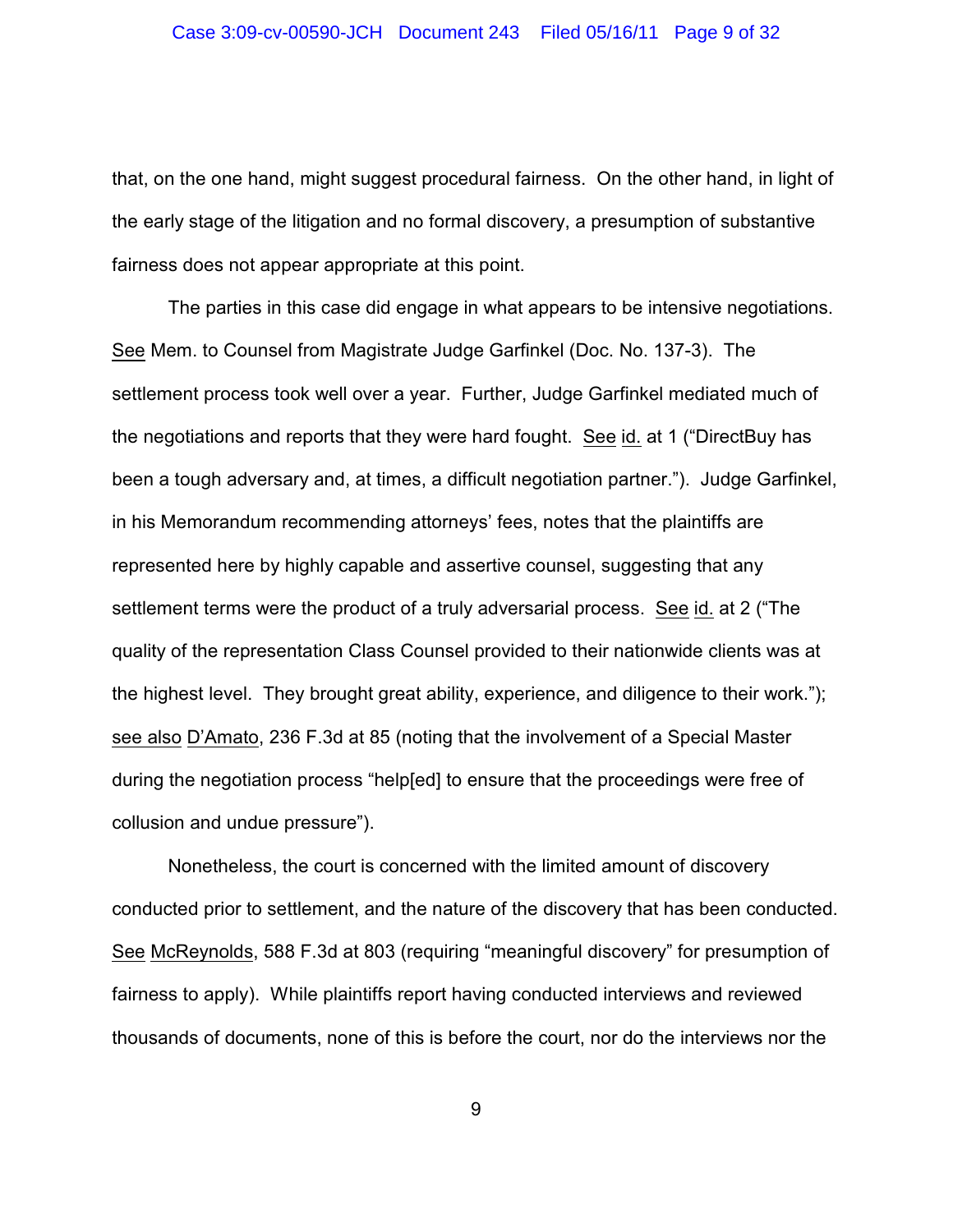responses to discovery appear to have been conducted under oath. See Plummer v. Chem. Bank, 668 F.2d 654, 658 (2d Cir. 1982) (noting that, due to the lack of formal pretrial discovery, the district court was required to carefully analyze the proposed settlement). Although plaintiffs produced a number of sworn affidavits by DirectBuy employees in support of their Motion, see Doc No. 137-2, these affidavits are short and carefully worded and do not include any supporting documentation.

In light of this limited discovery, the court will not grant this Settlement Agreement the presumption of fairness that might normally adhere when settlement comes later in a case. While an early settlement can certainly produce fair results for class plaintiffs, there are serious risks to absent class members that their released claims have been undervalued when class counsel accepts an early payout. See Plummer, 668 F.2d at 658 ("Although negotiations in the instant case were conducted by undesignated class representatives without formal pretrial discovery, this, standing alone, did not preclude judicial approval. However, the district judge was bound to withhold such approval until he had closely and carefully scrutinized the joint settlement proposal to make sure that it was fair, adequate and reasonable, and not influenced in any way by fraud or collusion.").

#### B. Substantive Fairness

1. Scope of Release

As an initial matter, the court must address the scope of the release. Plaintiffs and defendants sharply disagree about what claims are and are not released by the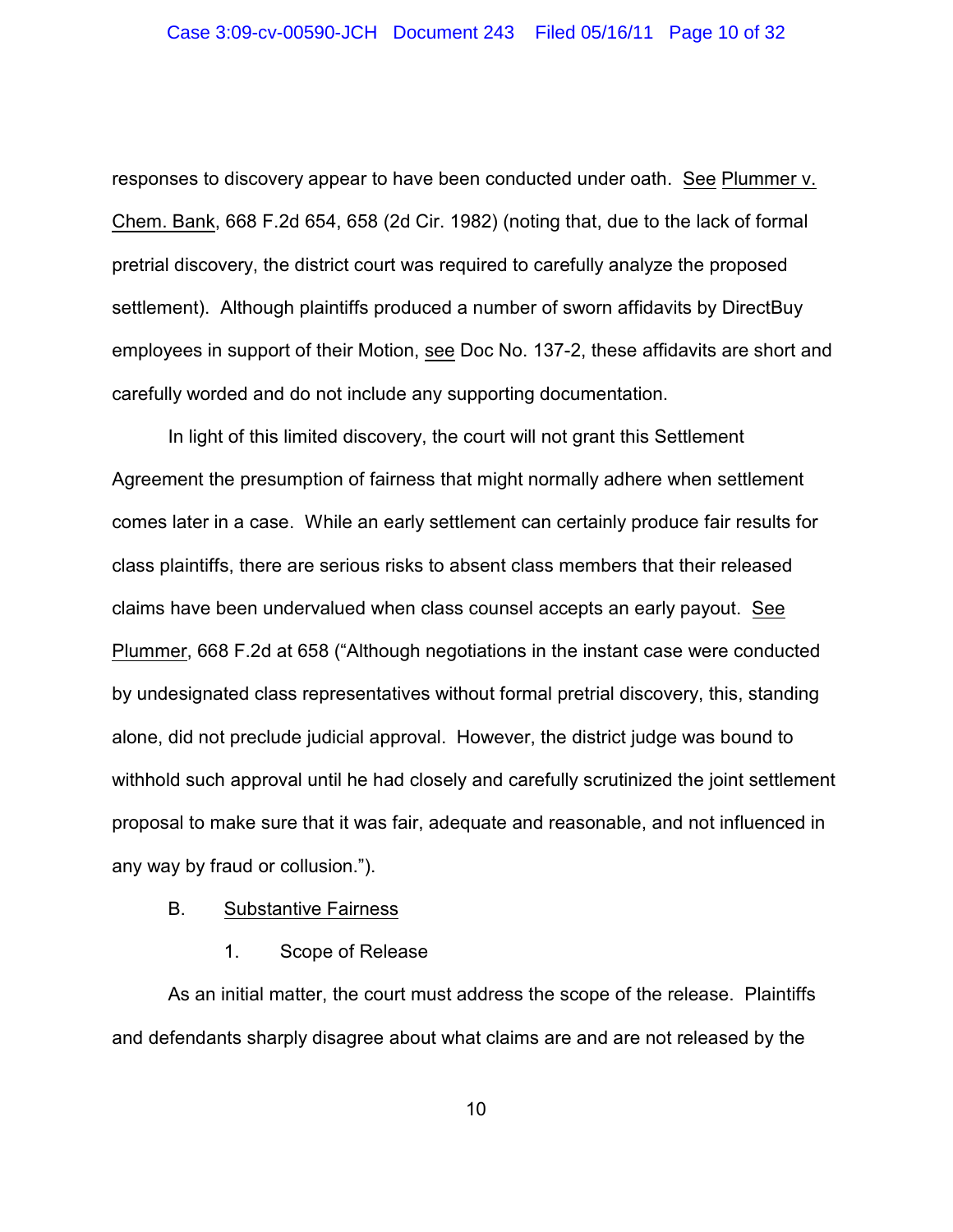Settlement Agreement. Defendants argue that the release extends to all claims based on any facts alleged in the instant Complaint or any of the four complaints settled by the Agreement. See generally Defs.' Mem. Re: Scope of Release (Doc. No. 204). Plaintiffs, however, urge a narrower construction of the release as reaching only claims that were brought or could have been brought as class actions in the five relevant lawsuits. Pls.' Mem. in Support of Final Approval at 38 (Doc. No. 137); Pls.' Reply to Obj. 16-28 (Doc. No. 206). Plaintiffs further argue that Rule 23 acts to bar the release of claims that could not be brought as part of a cohesive class action lawsuit. Id. at 4-5.

In analyzing the fairness of the Settlement Agreement below, the court will assume the narrower reading of the release is the correct one. Even under plaintiffs' reading of the Agreement, a substantial number of claims are foreclosed by this settlement. Specifically, any claim, whether brought pursuant to state or federal law based on the same factual predicate as the operative claims in the five complaints  $\epsilon$ - is to be released. See Settlement Agreement at 23 (releasing all claims that "were brought, or could have been brought, in the Actions"); see also Wal-Mart Stores, 396 F.3d at 107 ("The law is well established in this Circuit and others that class action releases may include claims not presented and even those which could not have been presented as long as the released conduct arises out of the 'identical factual predicate'

 $^5$  While a couple of the complaints allege facts regarding DirectBuy's high pressure sales tactics, see Ganezer Compl. ¶ 16; Randall Compl. ¶¶ 12-23, plaintiffs argue that these facts are extraneous to the actual claims brought by the five complaints—namely, claims that DirectBuy failed to disclose and disseminate various rebates and discounts received from manufacturers, see, e.g., Compl. ¶ 48, and claims that DirectBuy utilized freight and handling fees to overcharge its members, see, e.g., Vance Compl. ¶ 66-68.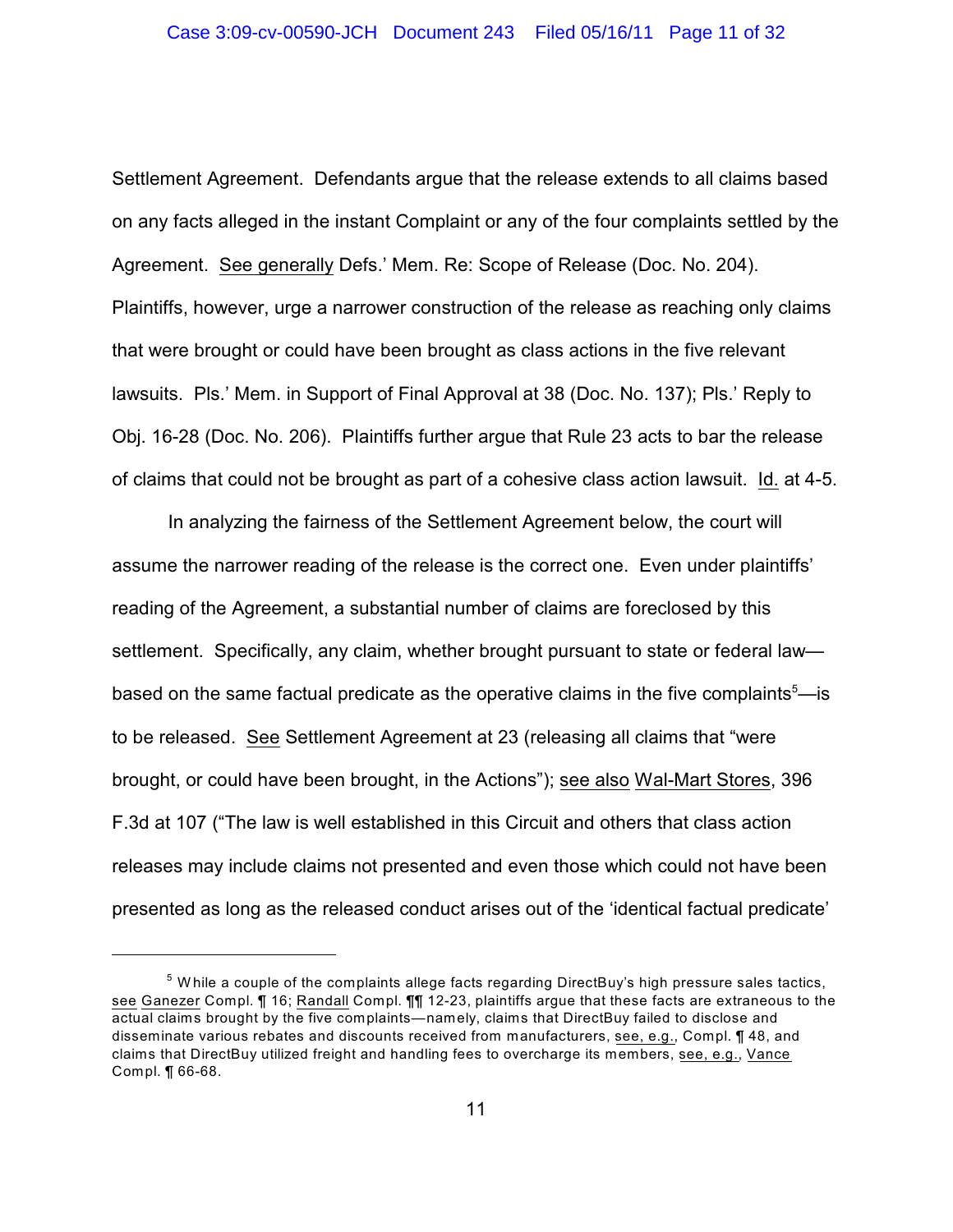as the settled conduct." (quoting TBK Partners, Ltd. v. W. Union Corp., 675 F.2d 456, 460 (2d Cir. 1982)). These claims include, at minimum, any claims relying on allegations that DirectBuy failed to disclose various rebates and discounts received from manufactures and suppliers and allegations that DirectBuy failed to disclose the nature and size of its freight and handling fees. See, e.g., Compl. ¶ 48 (alleging defendants engaged in fraud by purporting to offer its members products "at the manufacturer's or supplier's price"); Vance Compl. ¶¶ 66-68 (alleging that DirectBuy was unjustly enriched by "charging and collecting unreasonable and exorbitant shipping and handling fees").

## 2. Nature of Benefit

There is also sharp disagreement about the nature of the benefit received by the class pursuant to the Settlement Agreement. Plaintiffs argue that the court should treat the settlement as being equivalent to the approximate cash value of the two months membership offered to class members. See Pls.' Mem. in Support at 24-26. They estimate that, on the low end, this settlement can be valued at around \$19.5 million and, on the high end, worth \$55 million. Id. Objectors contend, however, that the settlement resembles a coupon settlement which provides little or no value to class members. See State Attorneys General Brief Amicus Curiae at 6-7 ("AGs' Amicus") (Doc. No. 161). The court agrees with objectors.

The instant Settlement Agreement shares many characteristics with the infamous "coupon" settlement. See Nat'l Ass'n of Consumer Advocates, Standards and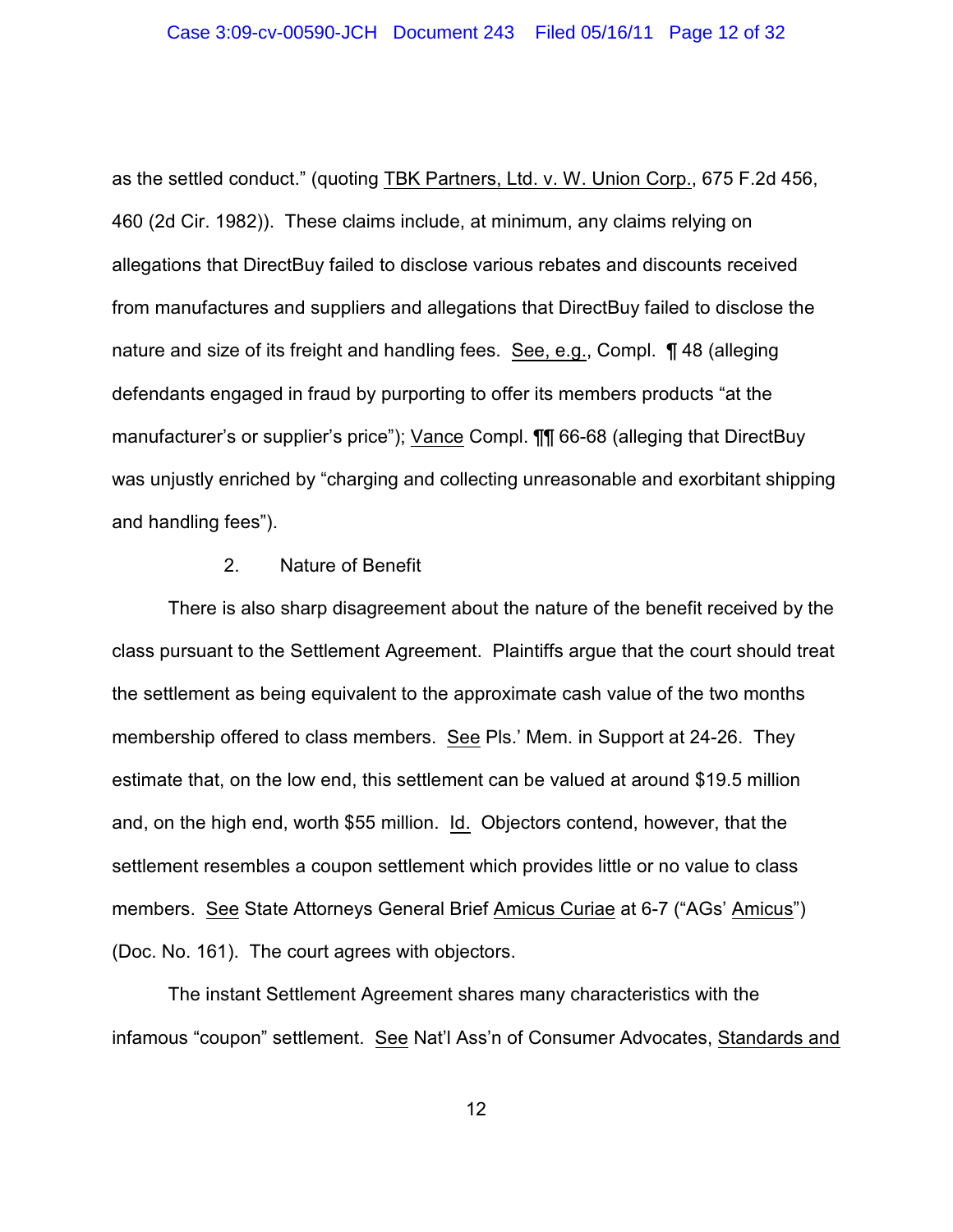Guidelines for Litigation and Settling Consumer Class Actions (2d ed. 2006), 255 F.R.D. 215, 235 ("[T]he considered view today is that unless a coupon settlement provides increased benefits to class members and possesses certain safeguards, they should generally be avoided  $\dots$ ").<sup>6</sup> Instead of a cash payout, DirectBuy offers class members an in-kind benefit—continued or renewed membership. See Synfuel Techs., 646 F.3d at 654 (noting that in-kind compensations are generally cause for scrutiny). As with most in-kind benefits, the dollar amount ascribed to the benefit does not represent its actual cost to DirectBuy. See, e.g., Clement v. Am. Honda Finance Corp., 176 F.R.D. 15, 26-27 (D. Conn. 1997) (disapproving settlement, and noting that coupons operated as "a sophisticated . . . marketing program" for defendant). DirectBuy receives a clear benefit by maintaining its members for as long as possible, and this settlement might well result in an increase in DirectBuy's membership base. The company might, for example, within the two free months, convince a wavering member to sign up for another year with the club. An even greater benefit might be had as a result of former members temporarily returning to DirectBuy. DirectBuy could reap further gain as a

 $^6$  The National Association of Consumer Advocates Guidelines list a number of circumstances where coupon settlements may be appropriate, including:

<sup>(1)</sup> if the primary goal of the litigation is injunctive and the defendant agrees to an injunction, or the certificates are good for the purchase of small ticket consumable items which class members are likely to purchase, or the certificates represent true discounts that would not otherwise be available, (2) where the certificates are freely transferable, (3) where the coupons are in addition to and can be added to any already-existing coupons or sales incentives, (4) where the coupons should be stackable (i.e., a consumer can use more than one in a transaction); and (5) where there is a market-maker to insure a secondary transfer market.

Nat'l Ass'n of Consumer Advocates, supra, 255 F.R.D. at 236. Needless to say, none of these circumstances is present here.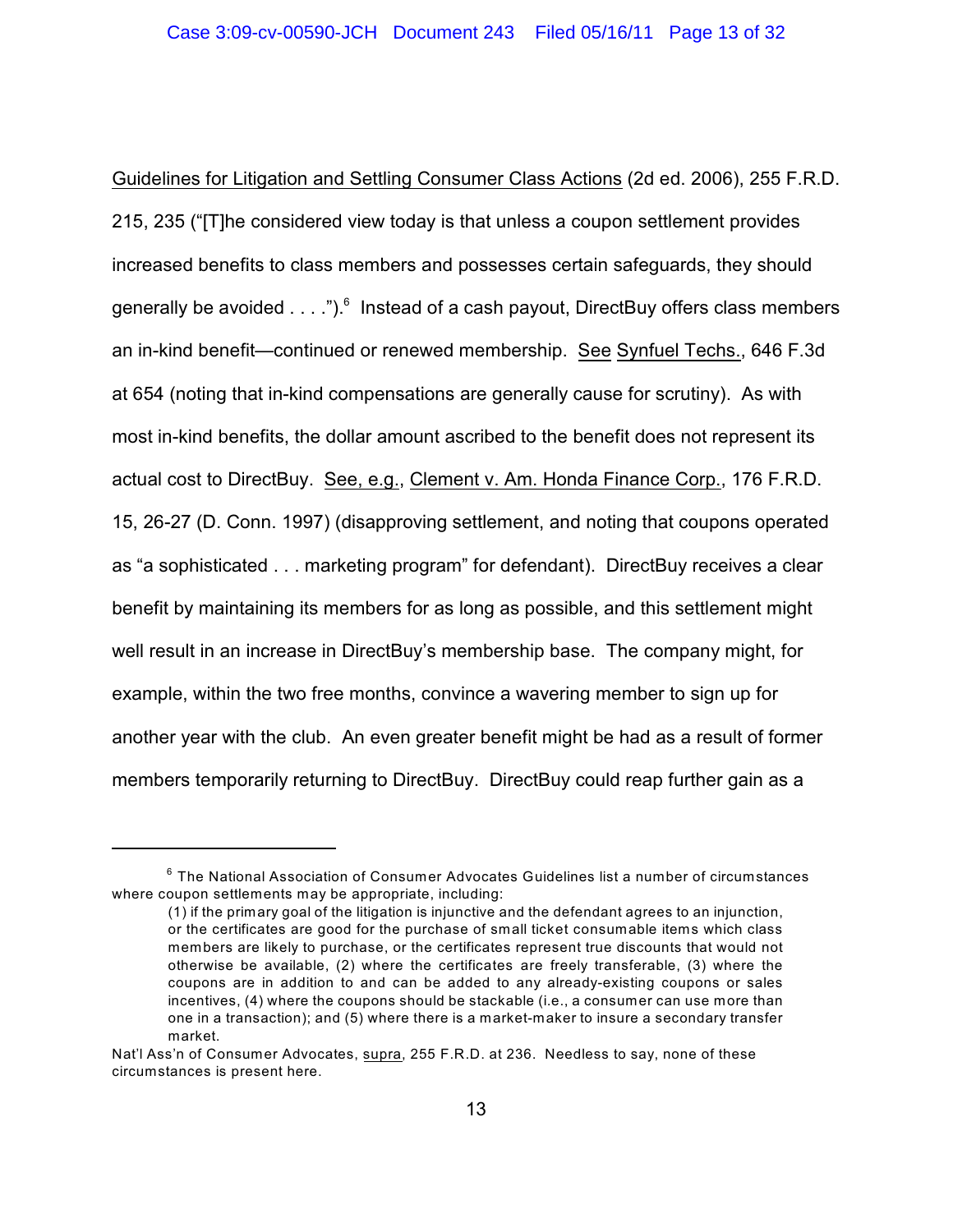result of any purchases made, by way of handling fees and some freight charges.

Additionally, the value to the class is often overstated when an in-kind award is made. See Synfuel Techs., 463 F.3d at 654 ("'[C]ompensation in kind is worth less than cash of the same nominal value . . . .'" (quoting In re Mex. Money Transfer Litig., 267 F.3d 743, 748 (7th Cir. 2001) (first alteration in original)). Two months free membership is only of value if a member has an interest in retaining her membership and actually purchases something. Seventy-five percent of DirectBuy members renew every year. Powell Aff. ¶ 8. This means that a full twenty-five percent of current class members will receive no benefit from the settlement in question. See, e.g., J. Camillieri Obj. (Doc. No. 77) ("I object to the settlement terms because I no longer require the services of DirectBuy. Receiving a free two month membership does not provide me with any remuneration."). Further, assuming that nearly all former members have no interest in continued membership—which could be inferred from the fact that only five percent of former members are seeking to participate—more than half the class appears to be without a benefit.<sup>7</sup> See, e.g., R. Merillat Obj. (Doc. No. 78) ("I am objecting to the settlement for the same reason that I discontinued participating with DirectBuy as a consumer. . . . As I have decided long ago not to buy from DirectBuy, I believe that the two months of free membership is ludicrous.").

Even for the seventy-five percent of current members who are likely to renew,

 $^7$  This settlement might have had some value to these class members, had the benefit been transferrable. See Clement, 176 F.R.D. at 28 ("The value of these coupons is too speculative. Absent a transfer option or other guaranty of some minimal case payment, there is a strong danger that the settlement will have absolutely no value to the class.").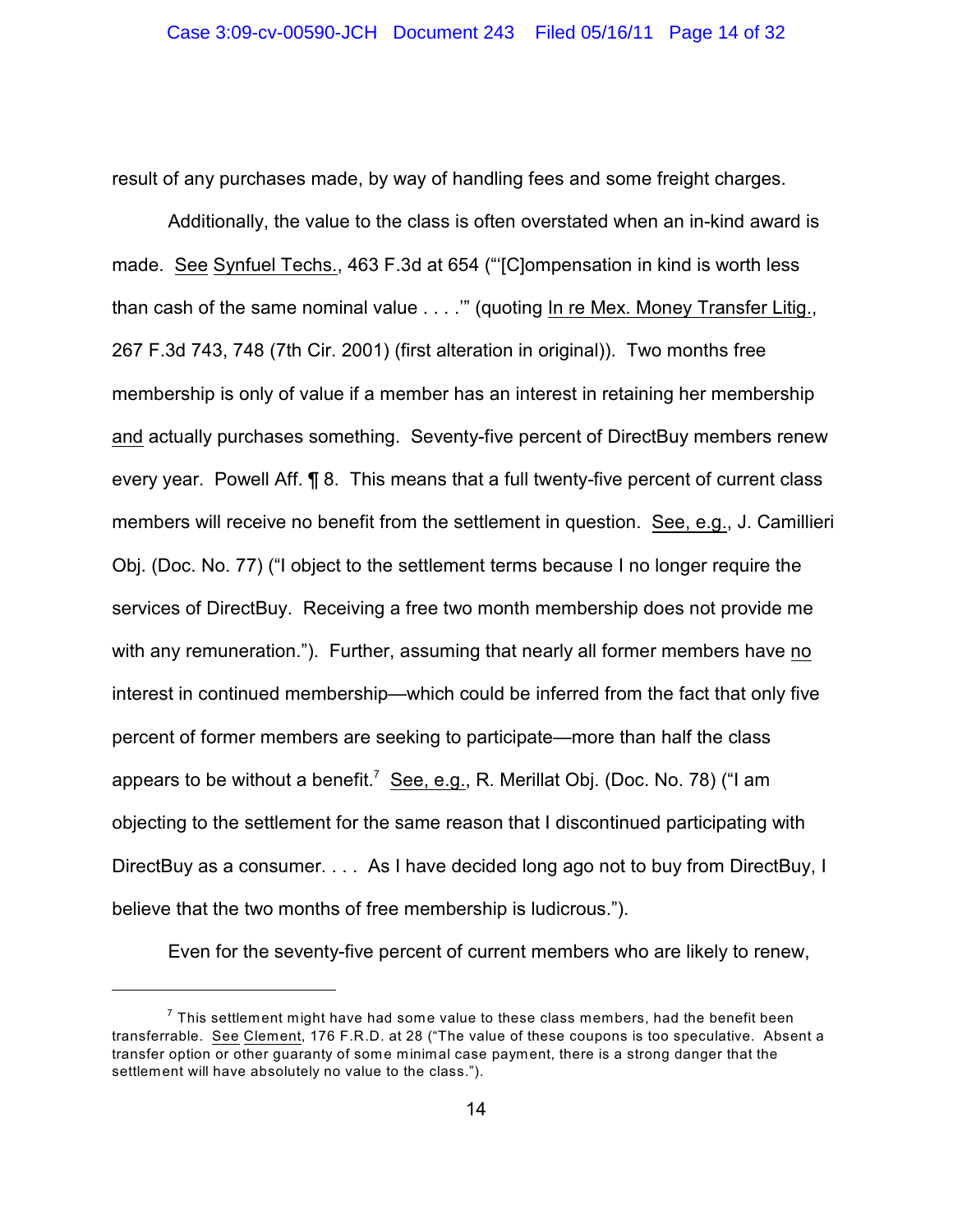based on historical experience, plaintiffs' estimation of the valuation is not entirely reasonable. The court lacks any information about the purchasing patterns of DirectBuy members throughout the year. The fact that one year's worth of membership may be reasonably valued at \$200 does not necessarily mean that a monthly membership is worth \$17. If members tend to purchase infrequently, as opposed to regular monthly purchases, many class members would receive no value from the settlement because their purchasing habits may be such that the two free months will result in no savings.

For these reasons, the court is of the view that, at a theoretical best, the settlement might have a value of between \$15 million and \$27 million, to some fraction of current and former members, and may well be worth much less even to them. The \$15 million estimation is based on the assumption that seventy-five percent of current members (around 300,000 members) value their membership at \$16.67 per month and would be interested in renewing for one year, receiving a total of three free months of membership. $8$  The \$27 million number additionally assumes that seventy-five percent of the original seventy-five percent (around 225,000 members) would be interested in renewing for two years, receiving six months free membership instead of three, and assumes that the 22,636 former members who wished to partake in the settlement also valued their membership at \$16.67. These numbers are obviously very rough, and very likely inflated, but will serve as a guide to the court when it considers the adequacy of

 $^{\text{8}}$  As discussed above, this is not the only reasonable assumption, nor is it in the court's view the most reasonable assumption.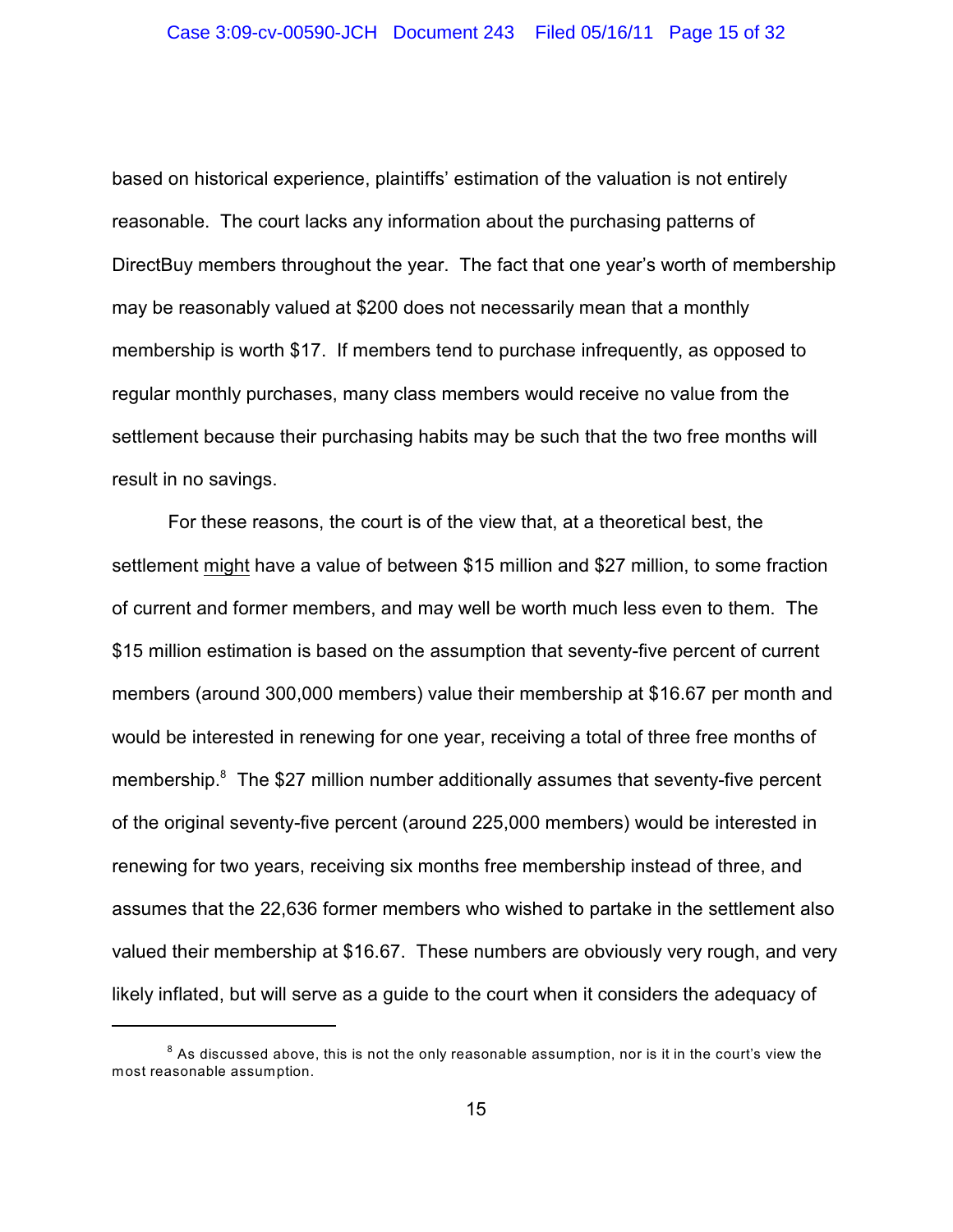the settlement below.

3. Grinnell Factors

A district court must consider a number of factors when determining whether a particular settlement is substantively fair. See Grinnell, 495 F.2d at 463. As discussed in detail below, each factor is either neutral or weighs against a finding of fairness in this case.

a. Complexity, Expense, and Likely Duration of Litigation.

This does not strike the court as a particularly complex case. Rather, claims are based on relatively straightforward contract claims and derivative claims in various consumer protection statutes and, in the instant case, RICO. Based on the description of the conduct in question, discovery should be relatively straightforward, as class actions go.

Plaintiffs' contention that RICO is a difficult claim to pursue is a bit of a red herring. Although plaintiffs in this particular case opted to pursue claims under that statute—likely due to the treble damages available to a prevailing party and a potential national class—none of the other four cases chose that route. Instead, these cases were brought pursuant to well-known common law causes of actions, such as breach of contract, fraud, and unjust enrichment, as well as various state consumer protection statutes. See, e.g., Vance Compl. ¶¶ 46-63. Had the parties here sought only to settle claims under RICO, the consideration of the difficulty of bringing such claims, as plaintiffs and defendants suggest, would be reasonable. Here, however, parties ask for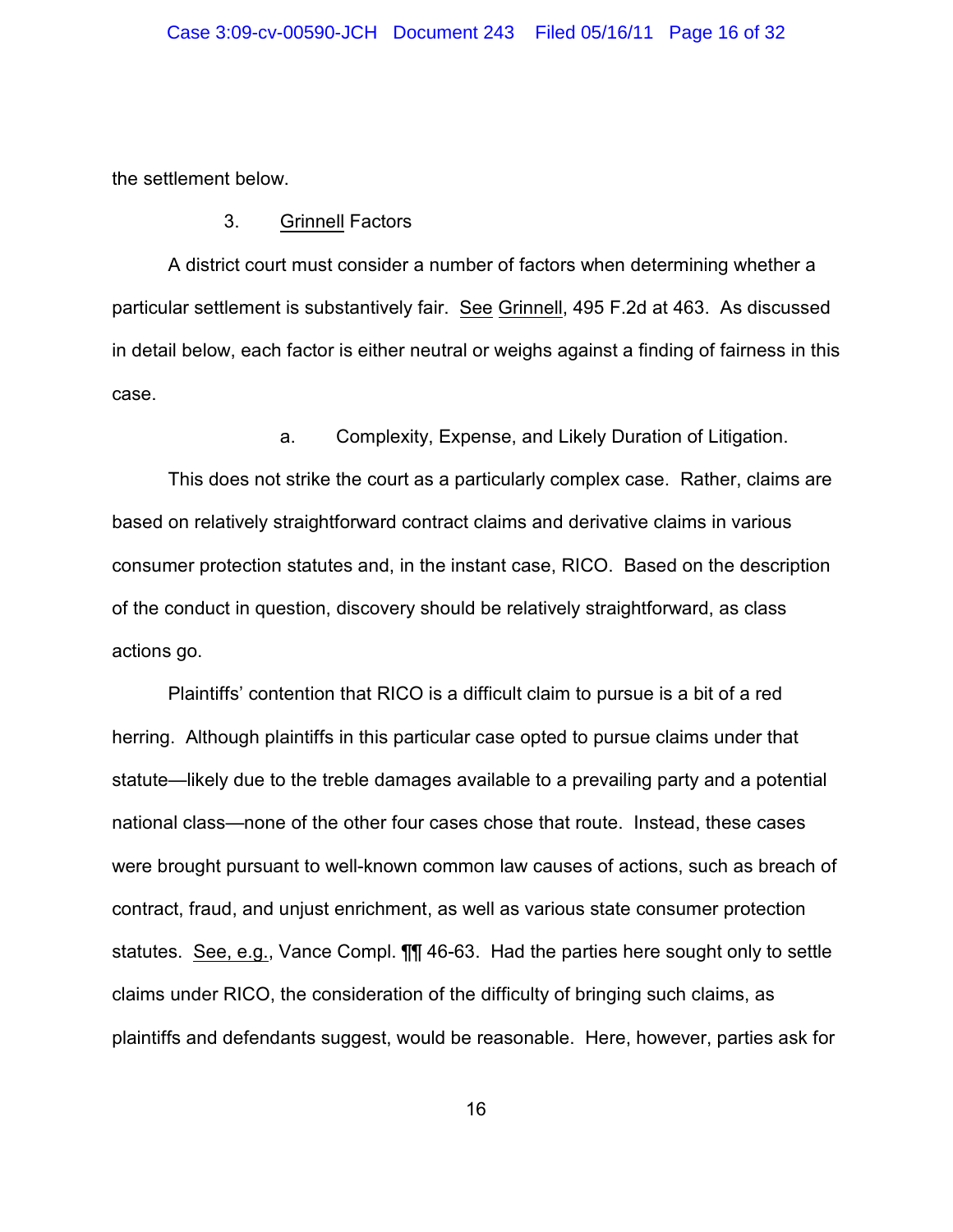approval to settle all of the aforementioned common law and consumer protection claims. Therefore, the nature and complexity of these claims must be considered by this court prior to any such approval.

The court does note that this case has been pending for nearly two years. However, the parties have been in settlement negotiations the entire time. Managed well, the court does not expect this litigation to last an inordinately long time as compared to other class actions which the court has overseen. While this view of the litigation does not necessarily weigh against a denial of any settlement agreement, it does argue against discounting the value of plaintiffs' claims, based on a view of this litigation as a complicated and expensive lawsuit to bring.

#### b. Reaction of the Class to Settlement.

The Second Circuit has generally been of the view that a low objection rate by absent class members is supportive of a settlement agreement. See Wal-Mart Stores, 396 F.3d at 118 ("'If only a small number of objections are received, that fact can be viewed as indicative of the adequacy of the settlement.'" (quoting 4 Alba Conte & Herbert B. Newberg, Newberg on Class Actions § 11.41, at 108 (4th ed. 2002)) However, the Circuit has also stated that a low response rate is the norm and should not be over-construed. See In re Traffic Exec. Ass'n—E. R.Rs., 627 F.2d 631 (2d Cir. 1980) ("A substantial lack of response from absentee class members appears to be the norm rather than the exception."). Although the number of objectors is quite low relative to the size of the class—well under one percent of the total class—the court does not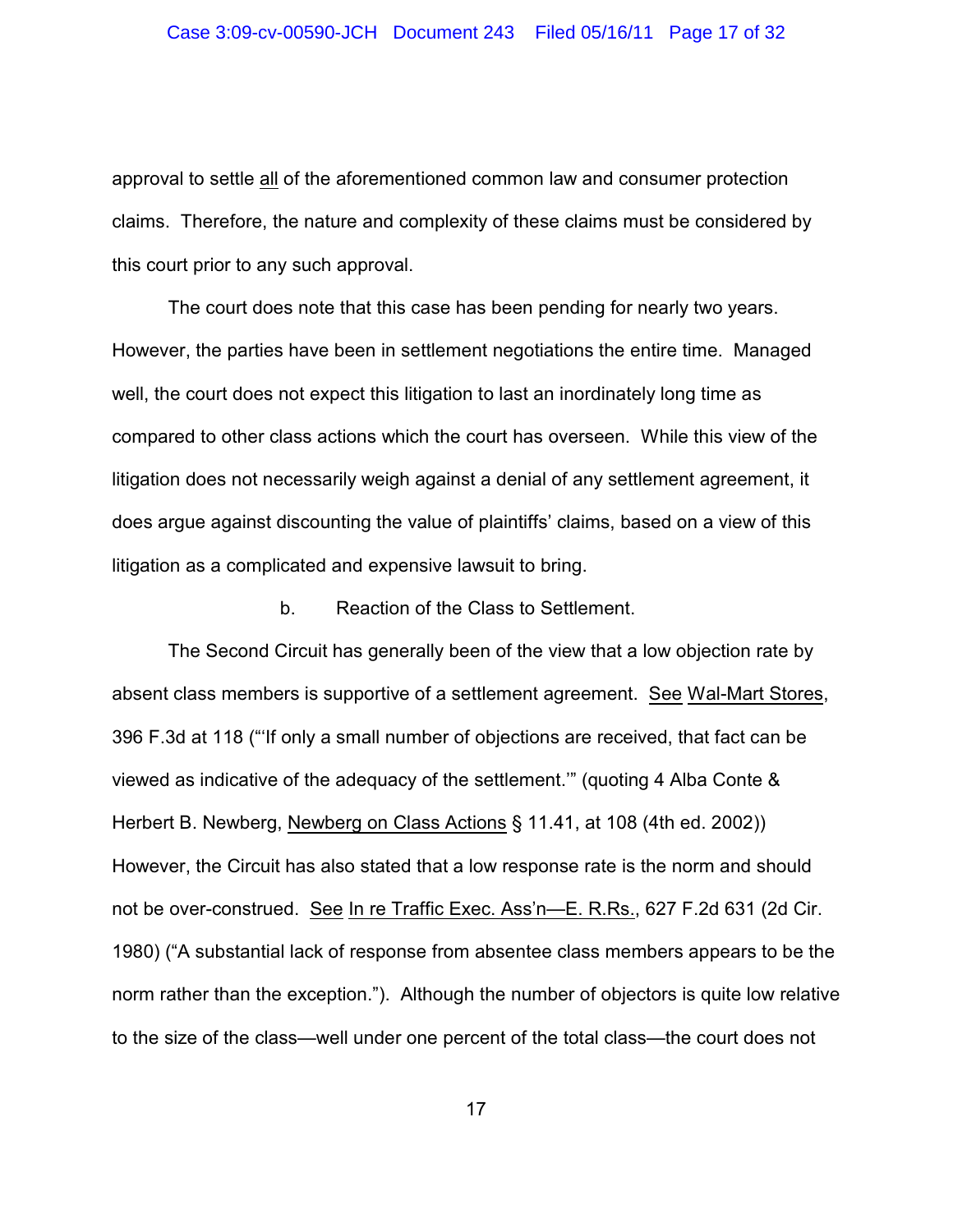believe that an inference of approval by way of silence is warranted, in light of the fact, inter alia, that notice of class action was sent simultaneously with notice of settlement. See In re Gen. Motors Corp. Pick-Up Truck Fuel Tank Prods. Liability Litig., 55 F.3d 768, 812-13 (3d Cir. 1995).<sup>9</sup>

Those who have objected to the settlement do so vociferously. They view the settlement as entirely too small—indeed to some of no value—to resolve claims that they believe to be worth substantially more than the value to them of two months membership. See, e.g., D. Crockett & S. Crockett Obj. (Doc. No. 73) ("Receiving a two month free membership with a \$200/year membership fee is hardly a settlement for the cost we have incurred."). Many of the objectors view their claims to be worth at least the value of their membership initiation fees, which cost them thousands of dollars.<sup>10</sup> See, e.g., L. Minton Obj. (Doc. No. 75) ("The Settlement is inadequate. I would like a full refund of the initial membership fee of \$5,000+.").

In further support of these dissenters, thirty-nine attorneys general have filed a brief in amicus curiae opposing the settlement. See Doc. No. 161. The attorneys general forcefully argue that the settlement is both overstated and undervalued. Id.

 $^9$  An argument was made by West Virginia, and a couple of the represented objectors, that the notice sent to the class was insufficient. See B. Hebert Obj. 24-26 (Doc. No. 167); L. Sohl & P. Ganezer Obj. 12-13 (Doc. No. 149); W . Va. Obj. 10-14 (Doc. No. 107-9). If this is the case, it might account for the low objection rate. However, while the court has significant concerns about the Notice, for the purposes of this Ruling, the court will assume that notice was proper. See discussion, infra, at 31.

 $^{\text{10}}$  The court does not view the fact that a little over two thousand former members have sought to receive the benefit of the class action as indicating a favorable view of the settlement by them. These class members might rationally accept the benefit of the settlement, while not viewing it as very valuable or even a reasonable settlement.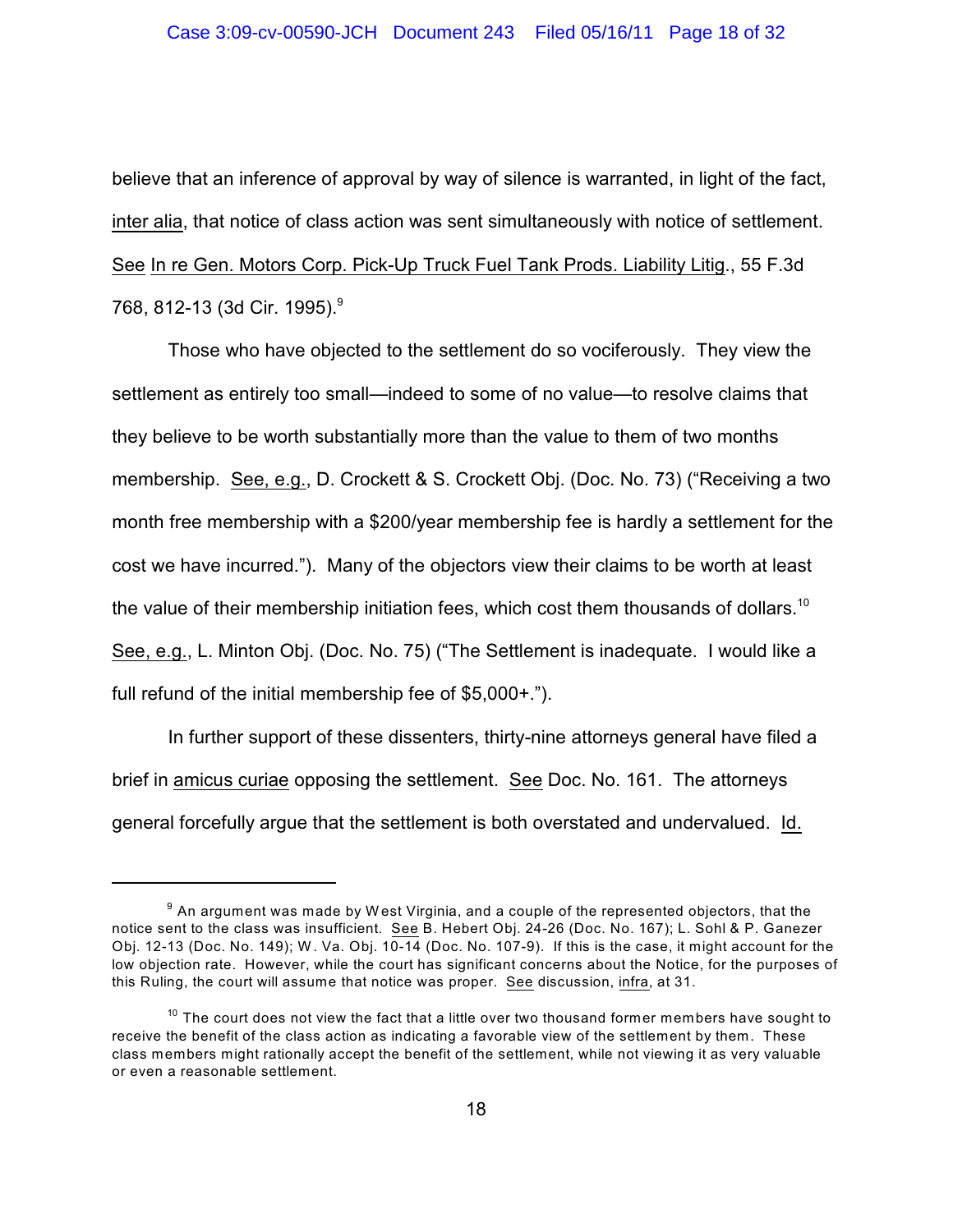The court finds their Memorandum to be especially helpful and views it as a placeholder for many absent class members' objections. $11$  See Figueroa v. Sharper Image Corp., 517 F. Supp. 2d 1292, 1328 (S.D. Fla. 2007) (noting that objection to settlement agreement by thirty-five state attorneys general—"representing hundreds of thousands, if not millions, of eligible class members"—counseled against a finding of fairness).

Plaintiffs emphasize that a number of the objectors discuss facts, such as DirectBuy's aggressive sales tactics, which did not form the basis of the settled claims and would not be released. Pls.' Mem. in Support at 53-58; see, e.g., P. Herter & C. Herter Obj. (Doc. No. 168) (discussing aggressive sales tactics and promise of "once in a life time opportunity"); Santucci Obj. 125 (Doc. No. 125) ("I was told after sitting in on a Direct Buy sales pitch for 3 hours that if I didn't sign the contract right then in there I would never be able to come back and get a membership. . . . I was so afraid I was missing out on a good deal that I signed on the dotted line."). As the court discussed, supra, for the purposes of this Ruling, it will construe the release narrowly. This narrow construction does not, however, completely address these objectors' arguments.

First, the objectors' "misconception" (in plaintiffs' view) of the breadth of the Settlement Agreement is not necessarily unreasonable. Rather, it resulted from a release that was poorly written by the parties, and it is a reading consistent with that

 $11$  In fact, in light of the media coverage of this Objection, an absent class member in one of these thirty-seven states, the District of Columbia, or Puerto Rico might reasonably assume that her interests are being protected by the involvement of her state's attorney general. See, e.g., Michelle Singletary, Class-Action Coupon Settlements Are a No-W in for Consumers, W ash. Post, Apr. 28, 2011, at A14 (reporting that thirty-nine attorneys general oppose the instant settlement).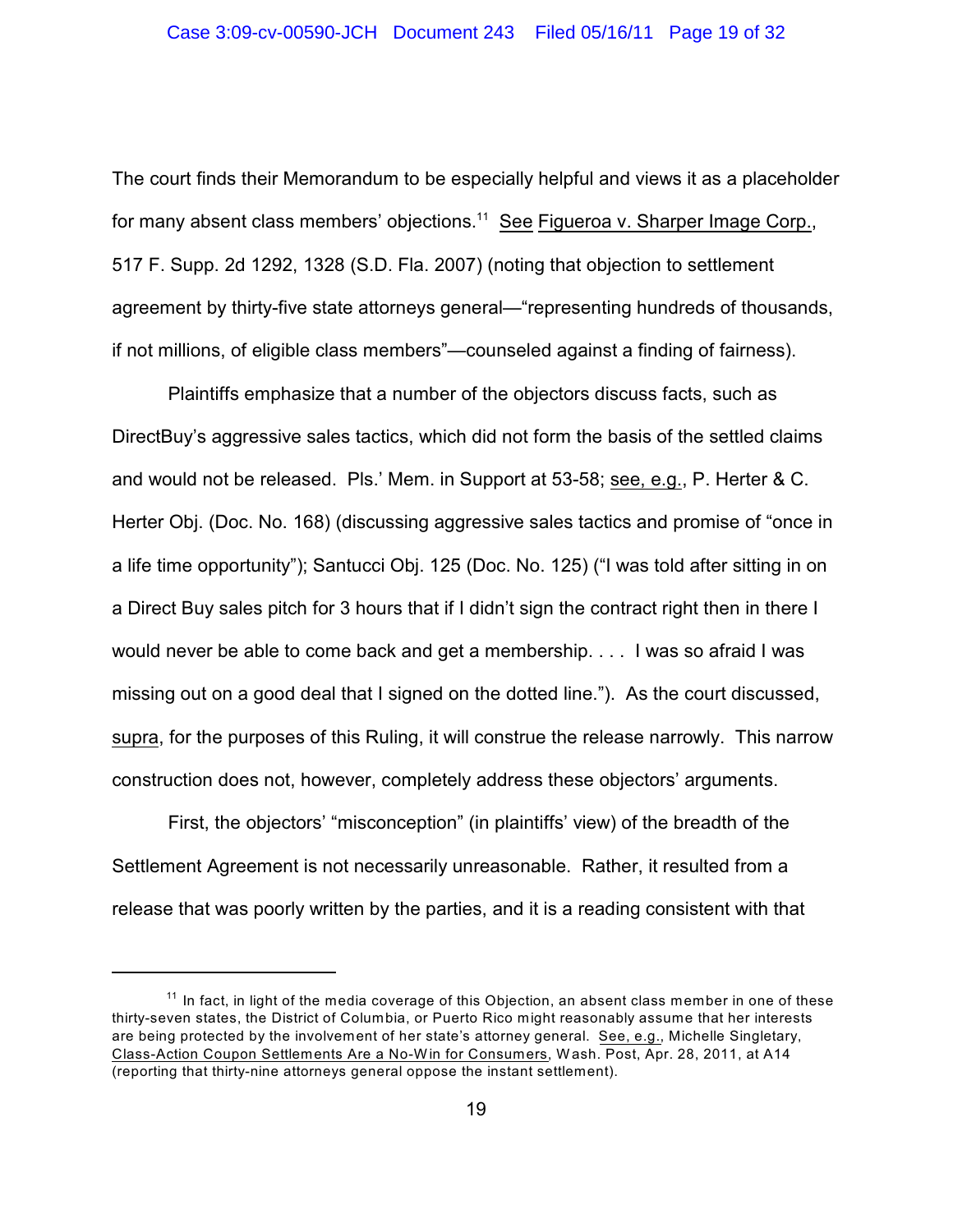championed by defendants. See discussion, infra, at 29-31. The court will, therefore, not dismiss the arguments as to the substantive unfairness of the Agreement out of hand, simply because they do not argue directly to the narrow view of the release in question.

Further, although some objectors focused on the sales tactics used to induce their membership, the court imagines that any number of these objectors would not be complaining, had they received the benefit of the bargain they believed they were making with DirectBuy. Even under plaintiffs' narrow construction of the release, then, these objecting class members might be giving up a substantial portion of any fraud claim they might otherwise have, by releasing any claim that DirectBuy failed to deliver on its promise to sell to its members at the manufacturer's and supplier's price.

For all these reasons, this second Grinnell factor does not support approval of the Settlement Agreement. Even if the number of objectors is quantitatively low as a percentage of the entire class, the reaction of those who did object and the forceful brief filed by the thirty-nine attorneys general strongly recommend denial.

c. The Stage of the Proceedings and Discovery Conducted.

As discussed, supra, this case has not progressed substantially. Although plaintiffs have conducted some confirmatory discovery, given the relatively early stage of the proceedings, the parties, the objectors, and the court are not in a good position to evaluate the strength of the claims released and the value of the settlement to the class. Again, the lack of formal discovery does not necessarily prevent this court from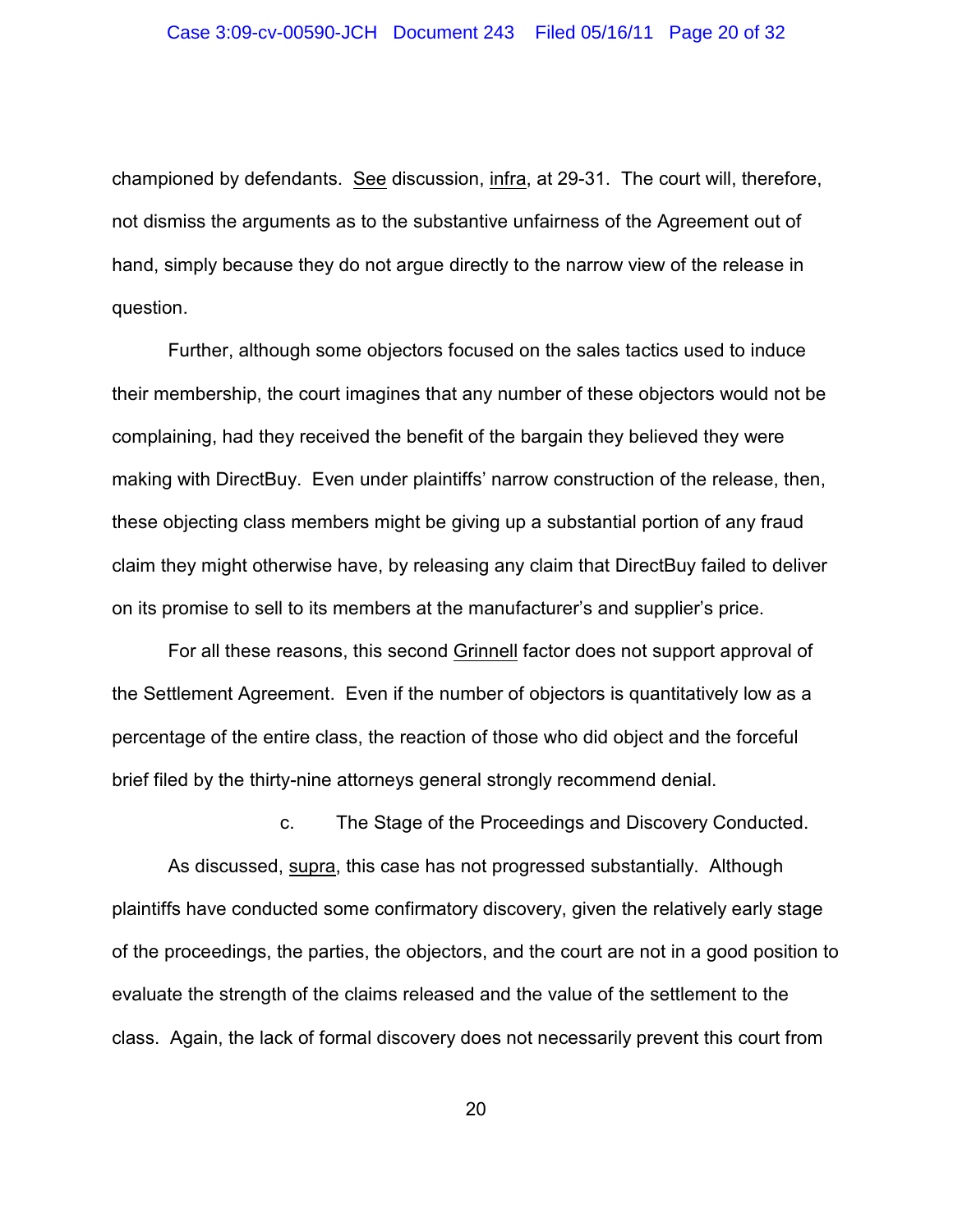approving settlement. See Plummer, 668 F.2d at 658. However, it does not weigh in favor of this court's approval.

d. Risks to the Class Associated with Proceeding to Trial.<sup>12</sup> This next factor is essentially an evaluation of the strength of plaintiffs' claims. The court must consider the risks concomitant with pursuing this case, including the risk of plaintiffs' being unable to prove liability, to prove damages, and to maintain their class action through trial. See Wal-Mart Stores, 396 F.3d at 118. Unsurprisingly, both plaintiffs and defendants play up these risks and suggest that plaintiffs' claims are too weak to garner a substantial settlement award. The court disagrees with this assessment, at least in part.

Plaintiffs engage in a detailed analysis of the claims underlying this action and the other settled actions. See Pls.' Mem. in Support at 9-19. They argue, and the court agrees, that there is a risk that plaintiffs will not be able to establish liability or damages. Id. However, plaintiffs appear to overstate these risks. Further, plaintiffs fail to account for the myriad of state consumer protection statutes that are available to class members and their impact on plaintiffs' risk assessment.

The claims purported to be settled by the Agreement can be placed into two categories: (1) claims that DirectBuy failed to disclose and disseminate various rebates and discounts received from manufacturers, see, e.g., Compl. ¶ 48; and (2) claims that DirectBuy utilized freight and handling fees to overcharge its members, see, e.g.,

 $12$  The court here is combining three factors from Grinnell. See Wal-Mart Stores, 396 F.3d at 118-19 (combining the fourth, fifth, and sixth Grinnell factors into one).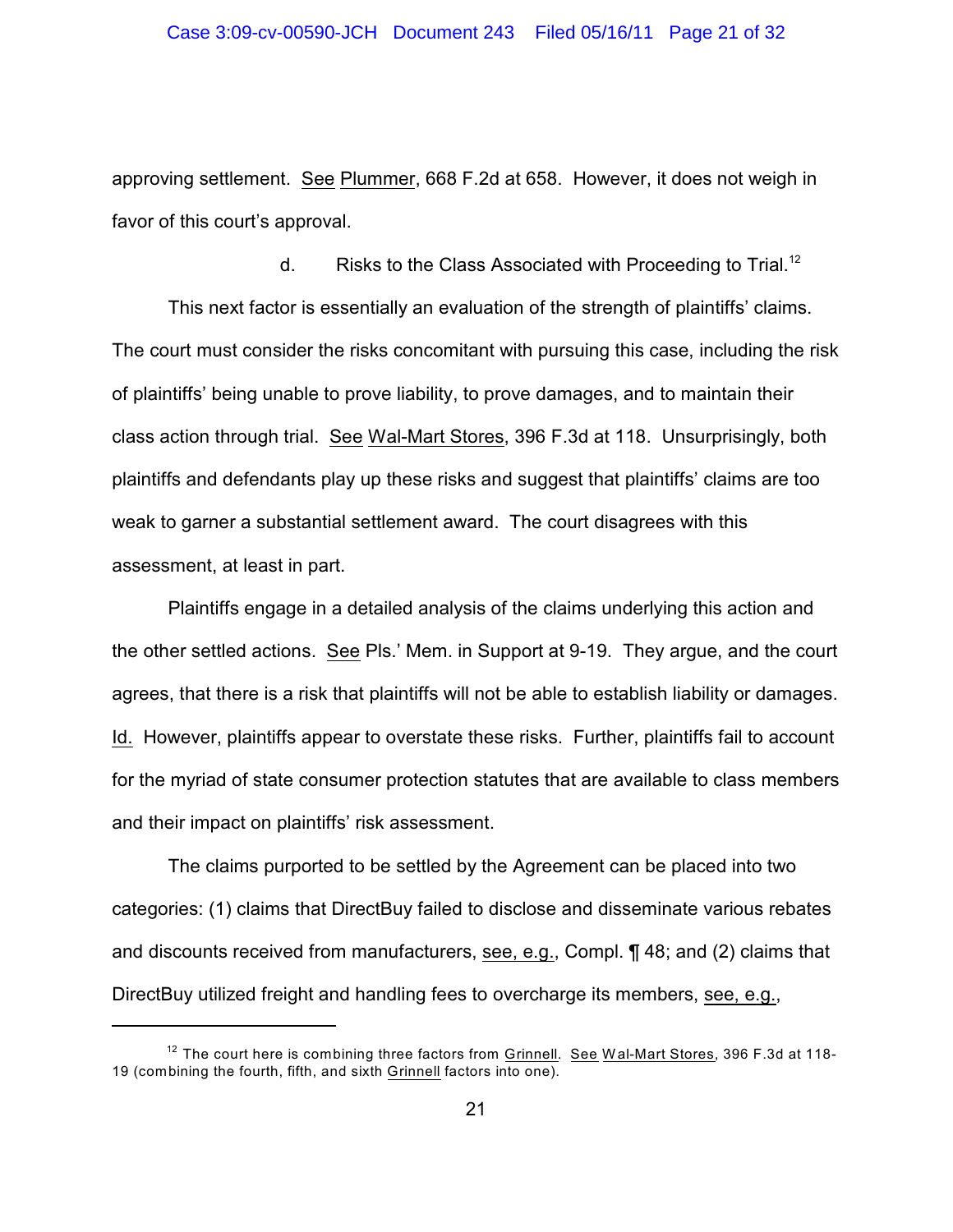Vance Compl. ¶¶ 66-68 . As to the first, plaintiffs argue that there will be serious difficulties proving both liability and damages, see Pls.' Mem. in Support at 9-15, and as to the second, plaintiffs contend that there were some factual problems uncovered in the confirmatory discovery that might well eliminate these claims, id. at 16-20. The court recognizes that claims as to freight and handling may be weak, in light of the fact that these fees have always been disclosed to members. See Powell Aff. ¶ 15-17. However, it is the court's view that plaintiffs overstate the weaknesses with respect to the claims based on DirectBuy's receipt of rebates and discounts from manufacturers and suppliers.

Plaintiffs first argue that there are factual limitations to their claim of fraud. Pls.' Mem. in Support at 10-13. With respect to the money received from cooperative advertising and other promotional allowances, DirectBuy claims that it did not "profit" from this money, but that, instead, it used the funds to cover costs and create items important to serving its customers, such as catalogs. See Klotzbach Aff. ¶ 2; Powell Aff. ¶ 10; Steinberg Aff. ¶ 2, Mar. 28, 2011 (Doc. No. 137-2). Additionally, with respect to DirectBuy's "prompt-pay" discounts, DirectBuy appears to insist that it has a right to do what it wished with the payments made by its members toward products, including generate additional funds via these prompt-pay discounts, provided it supplied the customer with the product purchased. Pls.' Mem. in Support at 12-13.

These arguments, however, are specious. DirectBuy does not have the right to expend its customers' money in whatever way it desired if doing so would be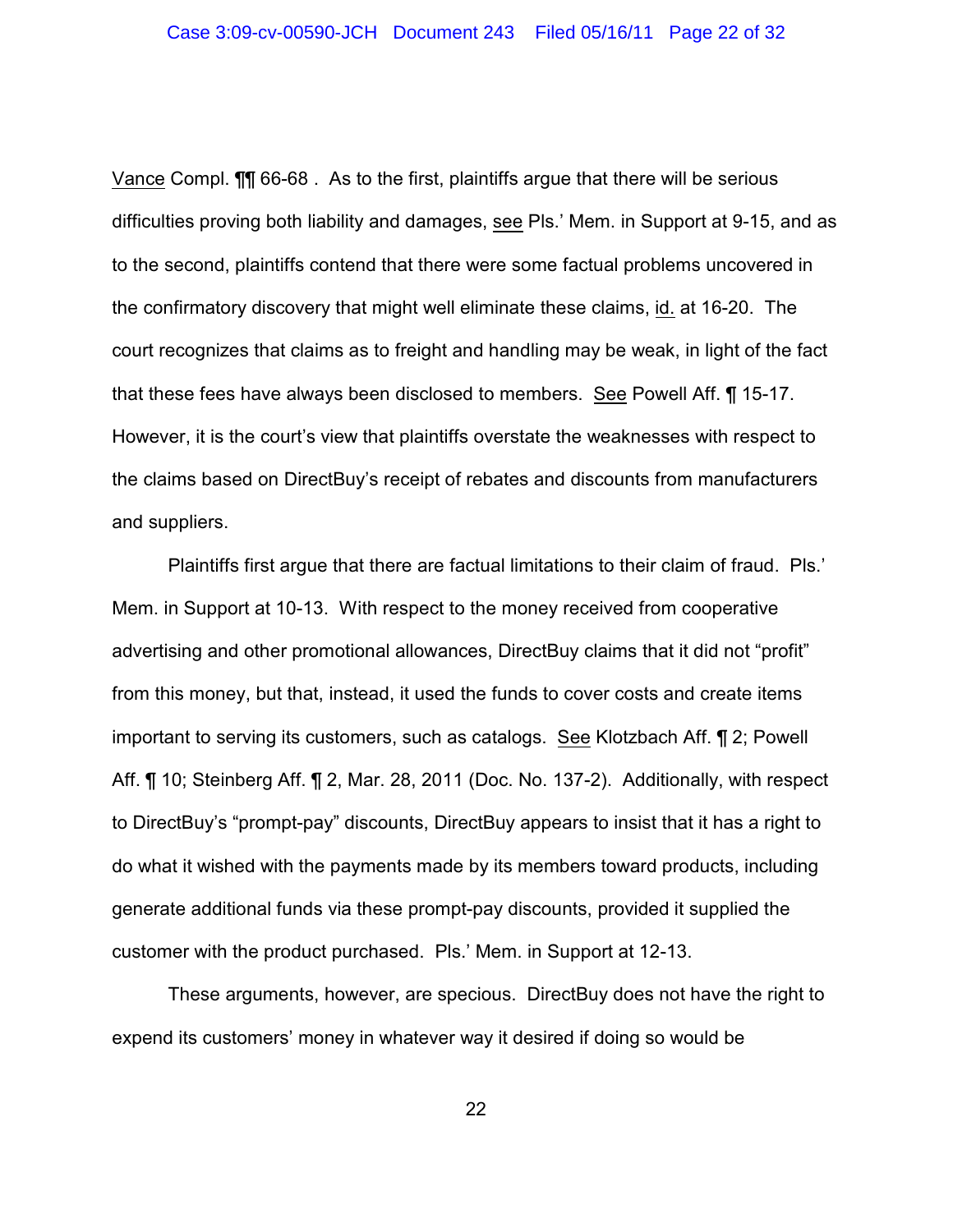inconsistent with a representation made to its customers. As for how DirectBuy spent the money it received from manufacturers and suppliers, this argument appears to be little more than clever accounting. Presumably these expenses would come out of DirectBuy's own assets if these discounts and allowances were required to be passed on to its members to reflect the "manufacturer's price."

Plaintiffs argue next that it would be difficult for them to establish fraudulent intent, as required by RICO. Pls.' Mem. in Support at 13-14. According to plaintiffs, DirectBuy's General Counsel, C. Joseph Yast, had advised DirectBuy that its practices with respect to rebates and discounts were entirely legal. Id. Of course, a jury or court does not have to agree with Yast's analysis. However, even so, plaintiffs will face a hurdle proving that DirectBuy acted with fraudulent intent in light of Yast's advice.

Finally, plaintiffs argue that their claims are weak because plaintiffs may not be able to prove that the misrepresentations were material. See id. at 14-15. The size of these rebates and discounts are claimed to have amounted to no more than \$53 million during the class period. Klotzbach Aff. ¶¶ 3-6. In light of the over \$4 billion in products purchased by DirectBuy members during that period, id. at ¶ 6, these rebates and discounts amount to a markup of a little more than one percent. Further, as of 2009, DirectBuy has been disclosing the existence of the rebates and discounts to its customers and claims that its membership numbers have not substantially changed, Powell Aff. ¶ 14, suggesting that the failure to disclose was not, in fact, material.

Although the court agrees that these facts relating to intent and materiality tend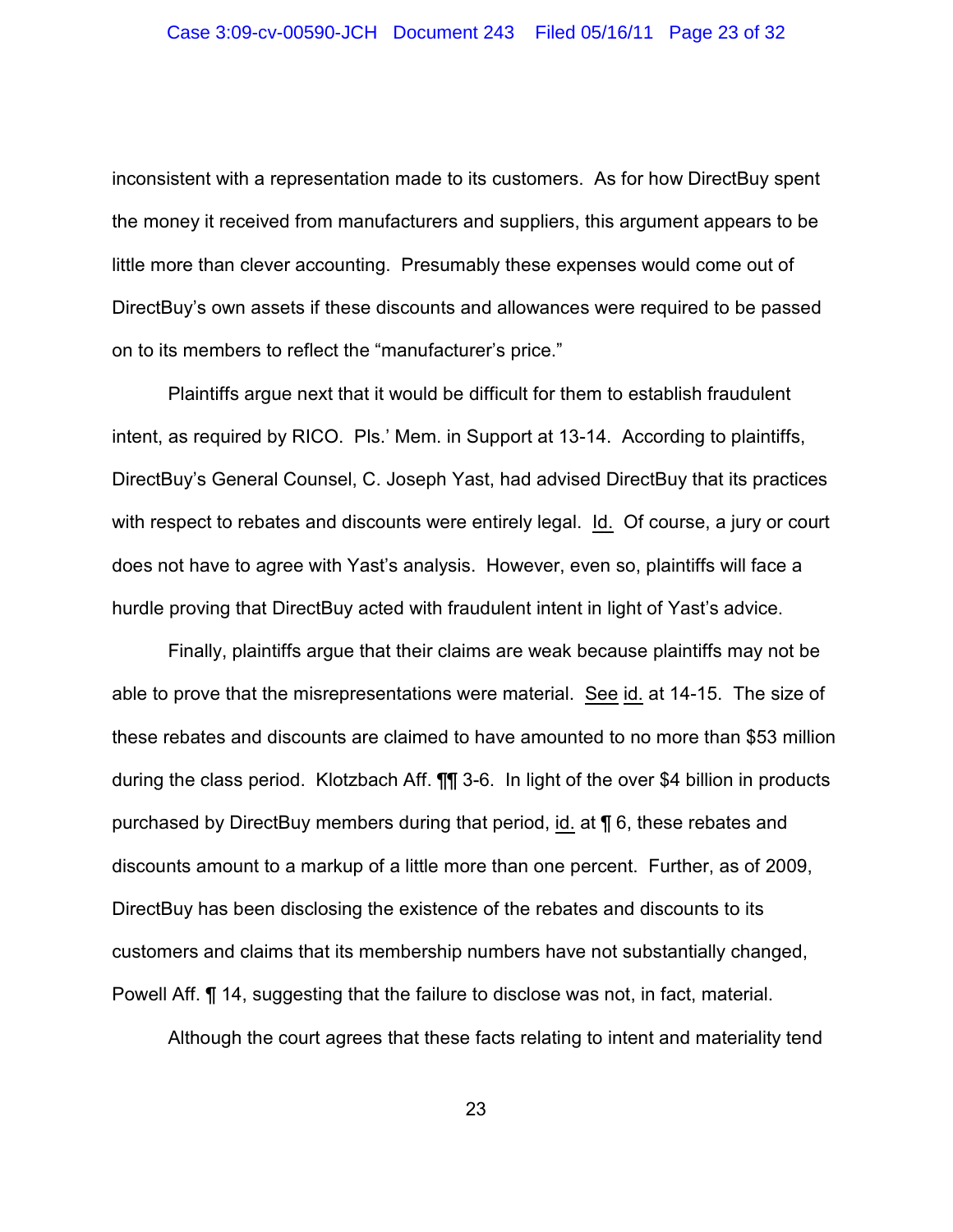to support the parties' argument that the claims in this case are weak, the court does not believe that full account has been taken of the impact of state consumer protection laws on the risks associated with the claims being released. As discussed, supra, as part of the settlement, class members would be giving up any state claims based on the same factual predicate as those underlying the claims in this case. A proper consideration of the standards of proof under these consumer protection statutes is, therefore, required before the risk to the class of recovering can be assessed. See, e.g., In re Mex. Money Transfer Litig., 164 F. Supp. 2d 1002, 1022-27 (N.D. Ill. 2000) (approving settlement after careful consideration of the strength of released state law claims); Clement, 176 F.R.D. at 29 (rejecting settlement, in part, because of failure to account for strength of state consumer protection claims).

Unlike RICO, many, if not most, state consumer protection statutes do not require consumers to prove that defendants acted with intent to violate the law. See, e.g., Associated Inv. Co. Ltd. P'ship v. Williams Assocs. IV, 230 Conn. 148, 158 (1994) (holding that a claim under the Connecticut Unfair Trade Practices Act ("CUTPA") does not require proof of intent); Hewlett v. Squaw Valley Ski Corp., 54 Cal. App. 4th 499, 520 (1997) (holding that a claim under Cal. Bus. & Prof. Code § 17200—alleged in the Ganezer Complaint—does not require proof of intent); Huch v. Charter Commc'ns, Inc., 290 S.W.3d 721 (Mo. 2009) (holding that a claim under Mo. Rev. Stat. § 407.020—alleged in the Randall Complaint—does not require proof of intent); Stutman v. Chem. Bank, 95 N.Y.2d 24, 29 (2000) (holding that a claim under N.Y. Gen. Bus Law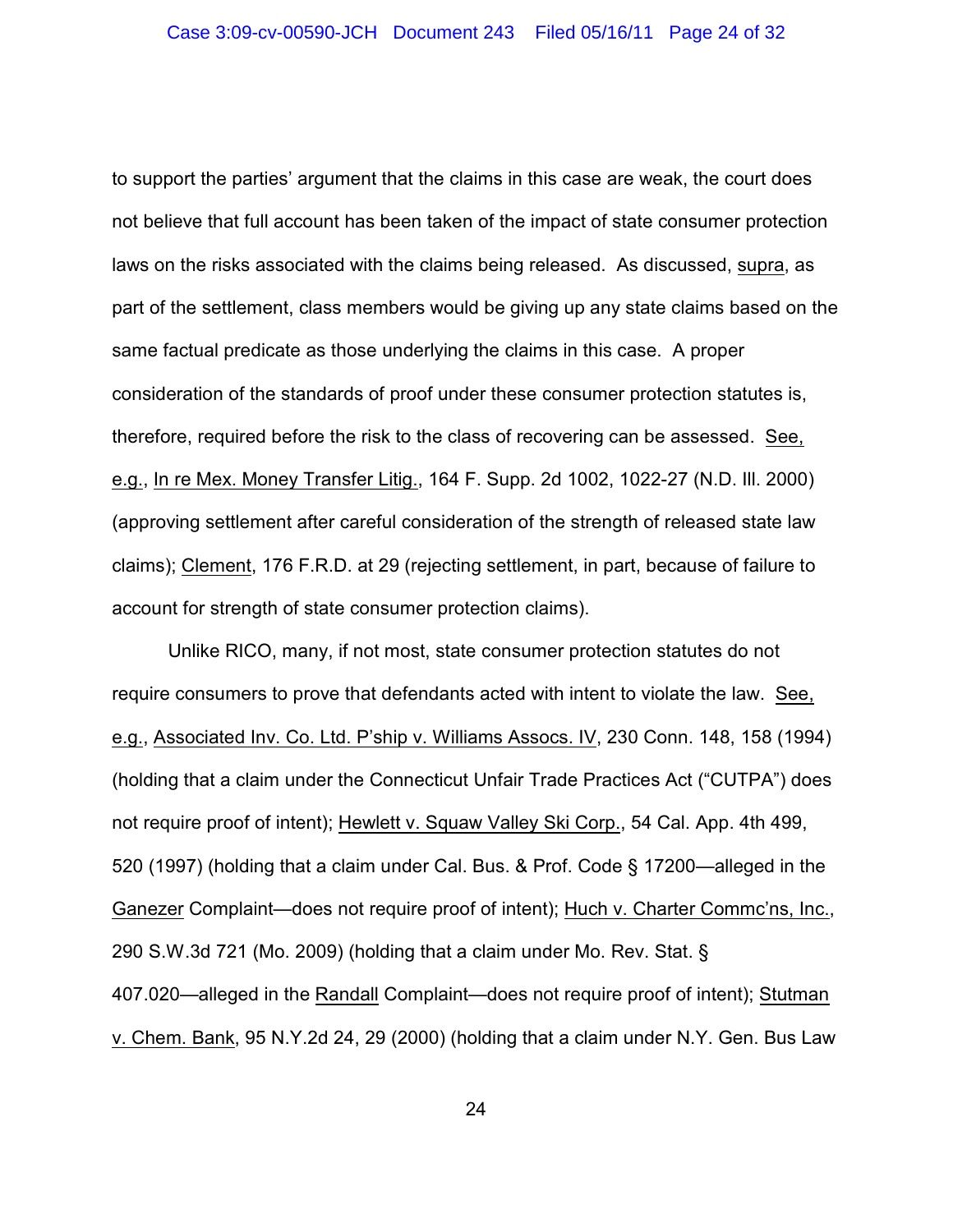§ 349 does not require proof of intent).<sup>13</sup> The parties' arguments with respect to materiality are similarly called into question by state consumer protection laws. These statutes often do not require proof of individual reliance and have lower standards of proof for materiality than common law fraud. See, e.g., Aurigemma v. Arco Petroleum Prods. Co., 734 F. Supp. 1025, 1029 (D. Conn. 1990) ("Plaintiffs need not prove reliance [under CUTPA] or that the alleged unfair or deceptive representation became part of the basis of the bargain."); In re Tobacco II Cases, 46 Cal. 4th 298, 326-27 (2009) (holding that Cal. Bus. & Prof. Code § 17200 does not require proof of individual reliance, and holding that a plaintiff need not prove that misrepresentation was the "sole or even the predominant or decisive factor influencing his conduct"); Hess v. Chase Manhattan Bank, USA, N.A., 220 S.W.3d 758, 773-74 (Mo. 2007) (holding that Mo. Rev. Stat. § 407.020 does not require proof of individual reliance, and defining "material fact" as "any fact which a reasonable consumer would likely consider to be important").

The court notes that these state consumer protection statutes may not be suitable for litigation on a nationwide class action basis. See, e.g., In re Grand Theft Auto Video Game Consumer Litig., 251 F.R.D. 139, 154-161 (S.D.N.Y. 2008) (denying certification of nationwide settlement class involving state consumer protection statute). However, it appears to the court that they may be well suited for statewide class actions, especially within the states with broadly written consumer protection statutes. This attempt is already being made in California and Missouri. See generally Ganezer

 $^{13}$  The attorneys general, in their  $\underline{\text{amicus}}$  brief, cite to more than a dozen different state consumer protection laws that also appear to no require proof of intent. See AGs' Amicus at 26 n.19.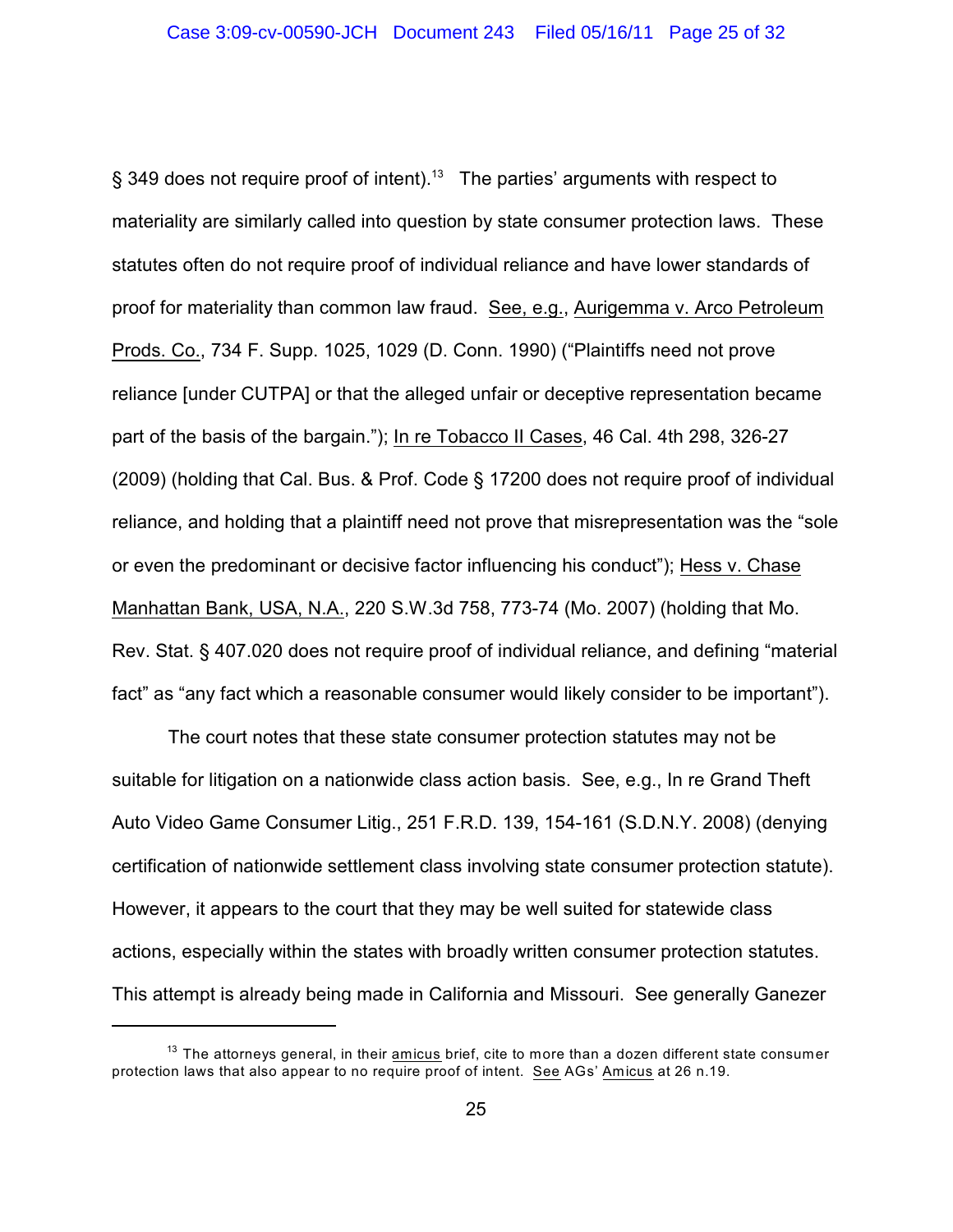Compl.; Randall Compl. Further, investigations by state attorneys general are under way in at least a couple states, and, in some states, consumer protection actions can be brought on behalf of consumers. See, e.g., Compl., State ex rel. McGraw v. DirectBuy, Inc., No. 11-C-140 (W. Va. Cir Ct. filed Jan. 26, 2011) ("McGraw Compl.") (Doc. No. 107-2) (West Virginia enforcement lawsuit); Fairness Hr'g Tr. 46-49 (counsel on behalf of New York Attorney General discussing New York State investigation).

Therefore, in light of these statutes and the evidence that public and private attorneys are prepared to enforce them, class members appear to have substantially stronger claims than the RICO claims alleged in this case. Because the parties seek to release these state claims via the Settlement Agreement, the strength of these claims must be accounted for in this court's analysis of the fairness, adequacy, and reasonableness of the Agreement. See Clement, 176 F.R.D. at 29.

e. Ability of Defendants to Withstand Greater Judgment. This factor is not argued by the parties. The court assumes, therefore, that defendants can withstand a greater judgment.

f. Range of Reasonableness of Settlement.<sup>14</sup>

Finally, the court must attempt to determine the range of reasonableness for a settlement in this case, in light of the best possible recovery and the attendant risks of litigation already discussed. See Wal-Mart Stores, 396 F.3d at 119. Once the court has done so, it can examine whether the instant Settlement Agreement falls within this

<sup>&</sup>lt;sup>14</sup> The court here is combining two factors from <u>Grinnell. See Wal-Mart Stores</u>, 396 F.3d at 119 (combining the eighth and ninth Grinnell factors into one).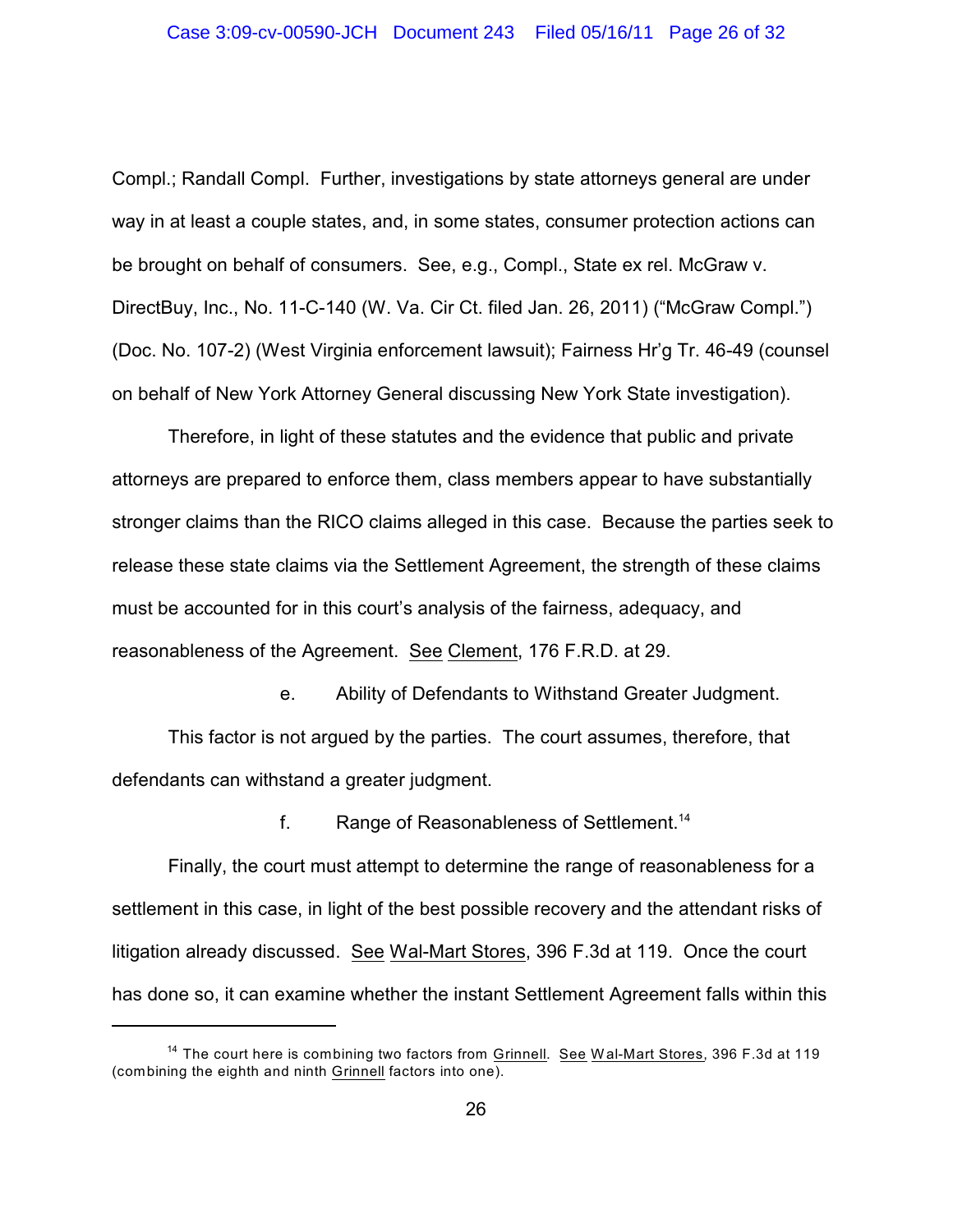range. Id.

Plaintiffs argue that the best possible recovery for the class is approximately \$53 million, or the total amount defendants received from manufacturers and suppliers as discounts, rebates, or promotional allowances during the eight year class period. See Pls.' Mem. in Support at 40-41. This is, of course, a good reference point. However, the court notes that class members expended several thousands of dollars to become members. See Powell Aff. ¶ 3; see also, e.g., D. Crockett & S. Crockett (\$4,000 signup fee); L. Minton Obj. (\$5,000+ sign-up fee); P. Pelsinger Obj. (\$3,000 sign-up fee). Many objectors have argued for the recision of their contracts and the return of their initiation fees. See, e.g., D. Crockett & S. Crockett Obj.; L. Minton Obj.; see also Compl. ¶ 48(a) (accusing defendants of making false representations to induce membership and in exchange for membership fees). In instances of fraud in the inducement, such recisionary relief may be wholly appropriate. See, e.g., Restatement (Second) of Contracts § 164(1) ("If a party's manifestation of assent is induced by either a fraudulent or a material misrepresentation by the other party upon which the recipient is justified in relying, the contract is voidable by the recipient."); Munroe v. Great Am. Ins. Co., 234 Conn. 182, 188 n.4 (1995) ("As a matter of common law, a party to a contract . . . may rescind that contract . . . if that party's consent to the contract was procured either by the other party's fraudulent misrepresentations, or by the other party's nonfraudulent material misrepresentations."). Therefore, the best possible recovery for the class may amount to well over \$2 billion (\$3,000 membership x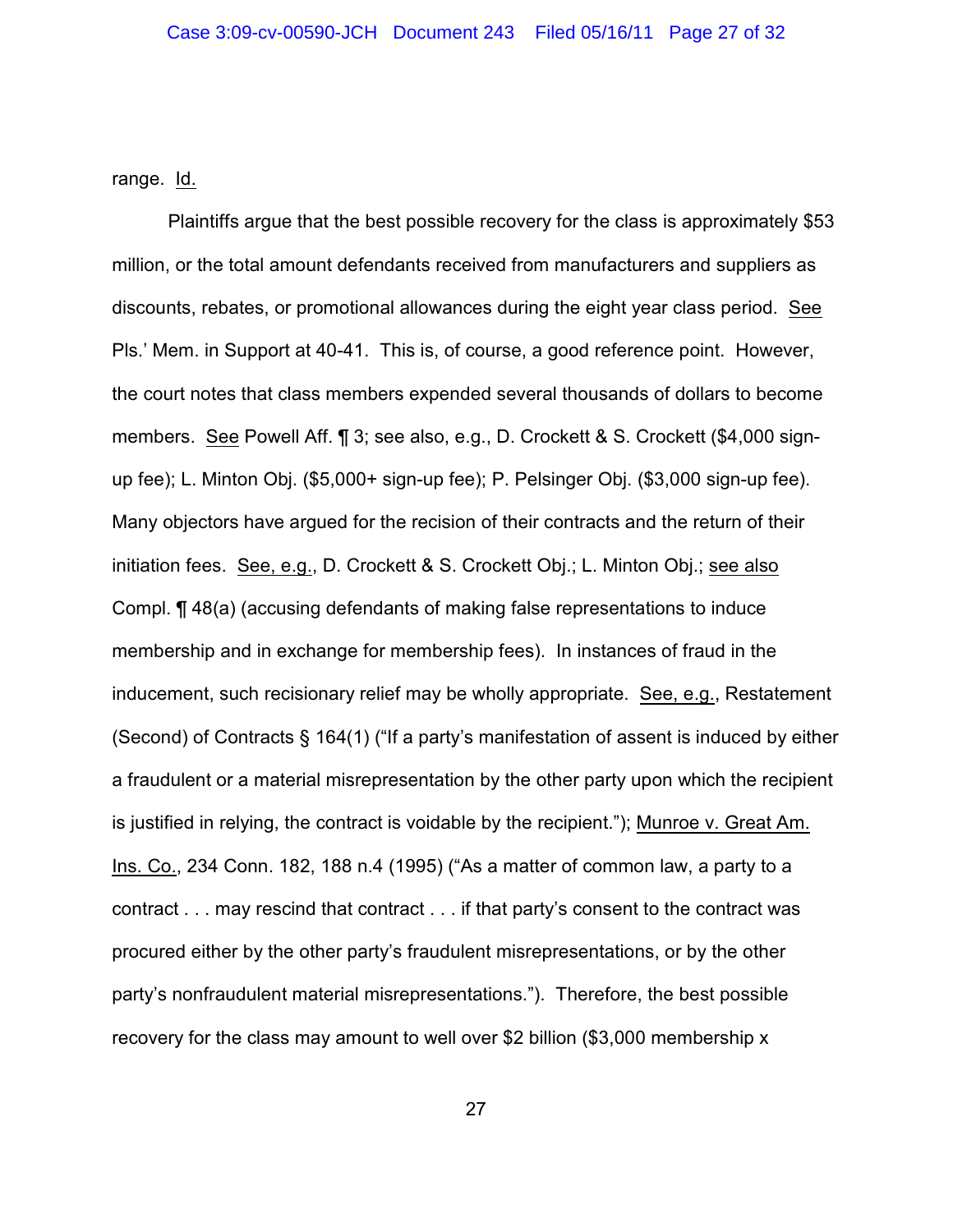800,000 members).<sup>15</sup>

In light of this best possible recovery, the Settlement Agreement—which the court has calculated as being worth, at most, between \$15 million and \$27 million appears quite small. Nonetheless, the Second Circuit has long held that even settlements which represent a fraction of the best possible result may be appropriate in light of the risks associated with bringing such claims. See Grinnell, 495 F.2d at 455 n.2 ("[T]here is no reason, at least in theory, why a satisfactory settlement could not amount to a hundredth or even a thousandth part of a single percent of the potential recovery."). The final Agreement might well be reasonable then, if, as plaintiffs argue, their likelihood of success is very low.

However, as previously discussed, the court believes that plaintiffs in this case have substantially undervalued the strength of the settled claims by failing to account for the lower standards of proof required by state consumer protection statutes. The court does not view these claims as so weak that it would be reasonable to settle claims arguably worth over \$2 billion for, at most, only a hundredth of this amount.

Additionally, as discussed, supra, the settlement is valueless to more than half the class. Twenty-five percent of current DirectBuy members will likely opt not to renew their membership, Powell Aff. ¶ 8, suggesting that they would not view this settlement as any award at all. Further, every class member that has chosen to leave DirectBuy

 $15$  Indeed, defendants represented to the District Court for the Eastern District of Missouri that the damages which could be received against Missouri clubs were over \$20 million. See Defs.' Notice of Removal (Doc. No. 157-2). There are currently 120 separate clubs in 35 different states. See Powell Aff.  $\P 2$ .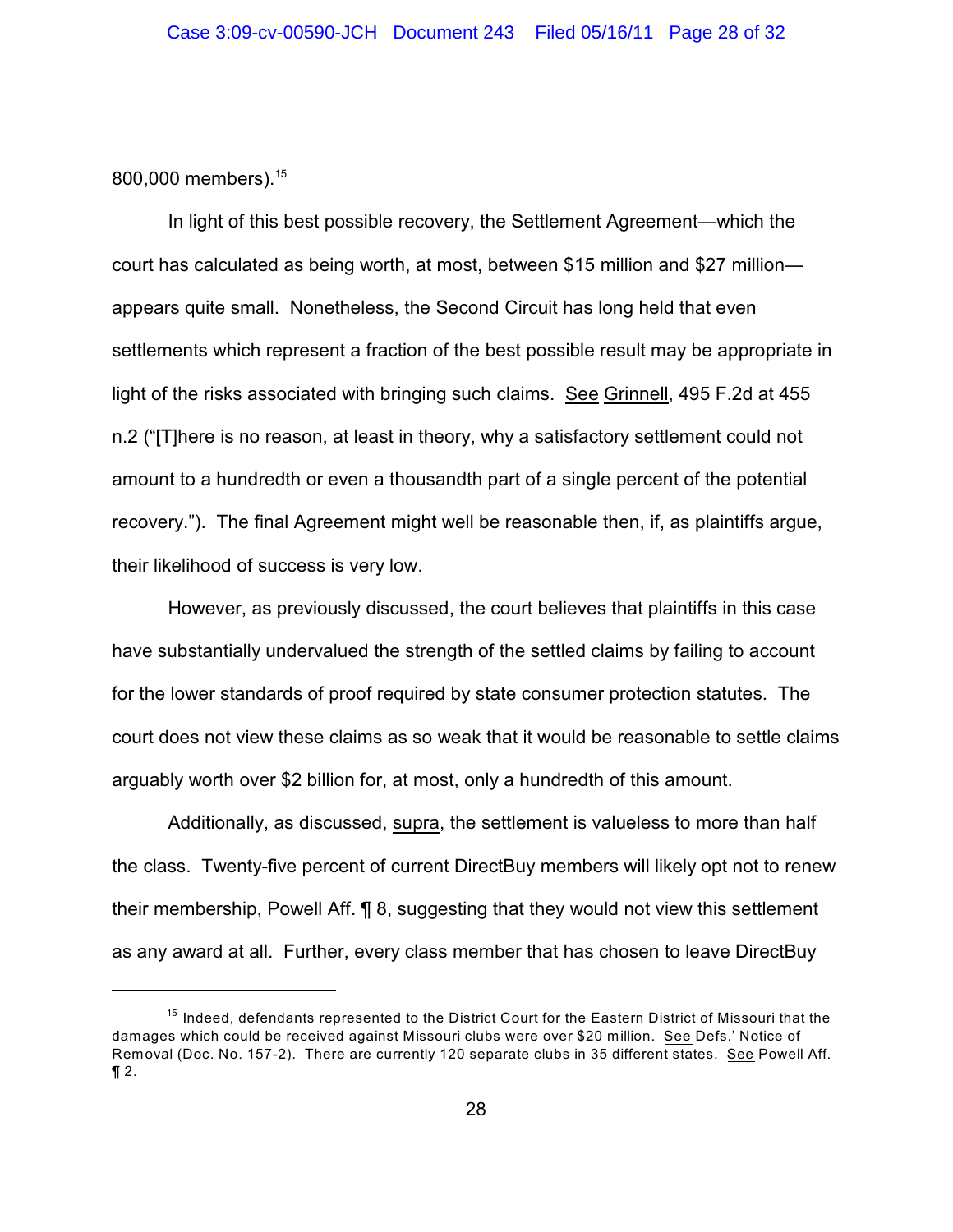will be required to settle their claims in exchange for returning to a company that they presumably no longer want to be a part of. This right to rejoin is not of a "value" that falls within the range of reasonable settlements, particularly in light of the class members' apparently viable claims under state consumer protection laws.

#### g. Conclusion.

Having considered the Grinnell factors, and for the reasons discussed, the court cannot conclude that this settlement falls within the range of reasonableness. The parties' failure to account for nontrivial state consumer protection claims, their overstatement of the risks of success, and their relatively meager settlement in light of the best possible recovery, lead this court to the conclusion that this settlement does not satisfy the requirements of Rule 23, even under the narrow view of the release urged by plaintiffs.<sup>16</sup> Plaintiffs' Motion for Final Approval is, therefore, denied.

### C. Issues the Court Does Not Address

In light of this court's Ruling denying plaintiffs' Motion for Final Approval, the court does not need to address a number of issues raised by the parties and various objectors.

## 1. Scope of Settlement Agreement

Plaintiffs and defendants seriously dispute the breadth of the release in the instant Settlement Agreement. As discussed, supra, the court does not need to resolve this dispute and assumes, for the sake of this Ruling, that plaintiffs are correct as to the

 $16$  Needless to say, under defendants' view of the scope of the release, the settlement is plainly not reasonable.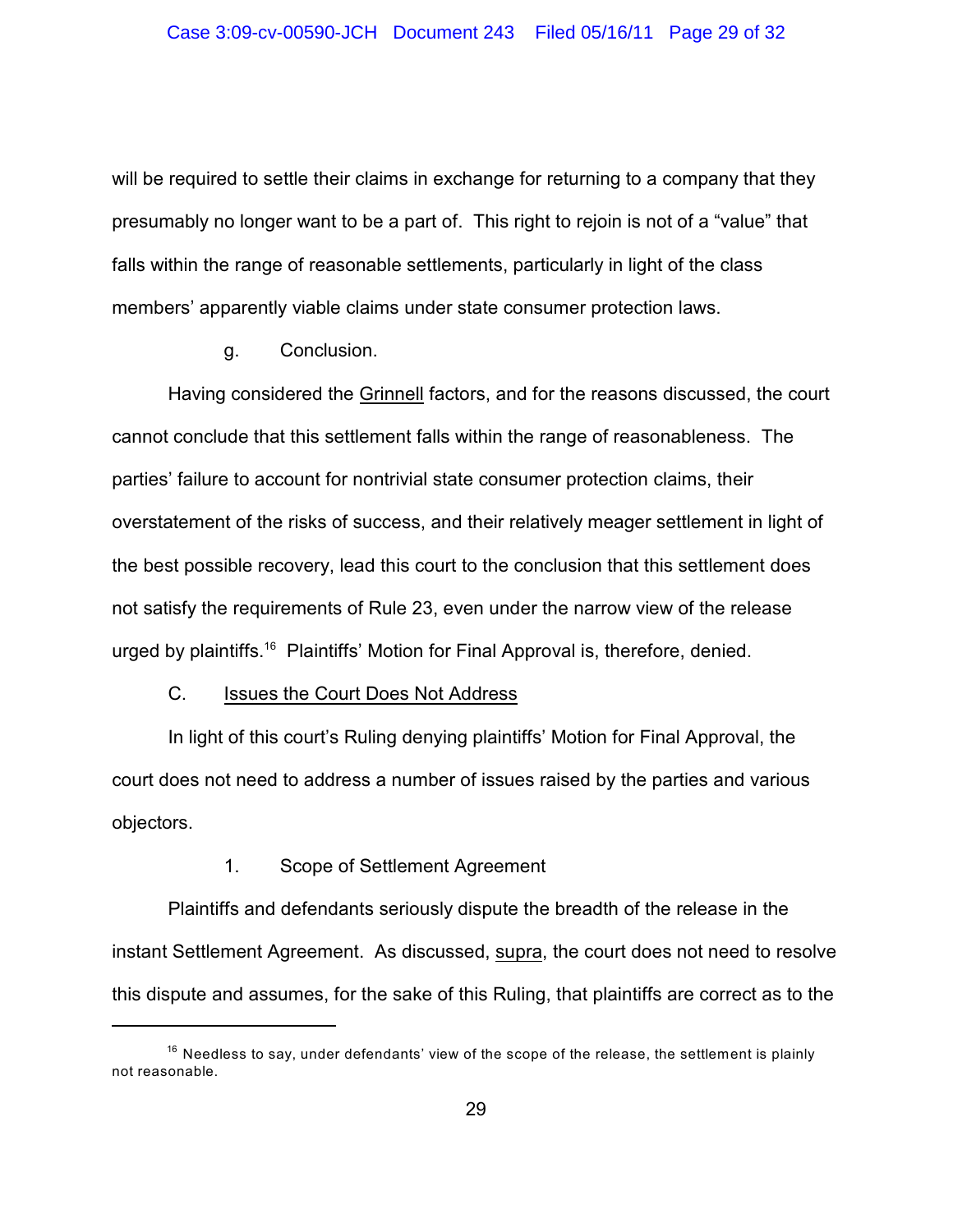scope of the release.

The court notes that both parties make arguments in support of their view of the scope of the release. Defendants point out that the Second Circuit appears to both allow broad settlement releases and to interpret such releases broadly, in recognition of a defendants' frequent desire for the repose resulting from a global settlement. See, e.g., Wal-Mart Stores, 396 F.3d at 107 ("The law is well established in this Circuit and others that class action releases may include claims not presented and even those which could not have been presented . . . ."). Plaintiffs are correct, however, that the scope of the release in the present case can reasonably be read to include only claims of the nature of those alleged in the actions, and that the instant release does not purport to settle claims that could not have been brought in any of the settled actions, because they would not be suitable as class actions. See Settlement Agreement at 12 (purporting to settle claims "that were brought, or could have been brought, in the Actions").

Regardless of which party makes the better case, the court cannot but help notice that the efficiency of the judicial process loses either way. Ambiguity within the release of a class action settlement agreement all but requires future litigation. The court does not need to decide whether this disagreement over scope could affect the court's ability to review the Agreement. However, the court finds the fact that the parties cannot agree on the meaning of such an important aspect of the Agreement incomprehensible, and the court does not intend to approve any future settlement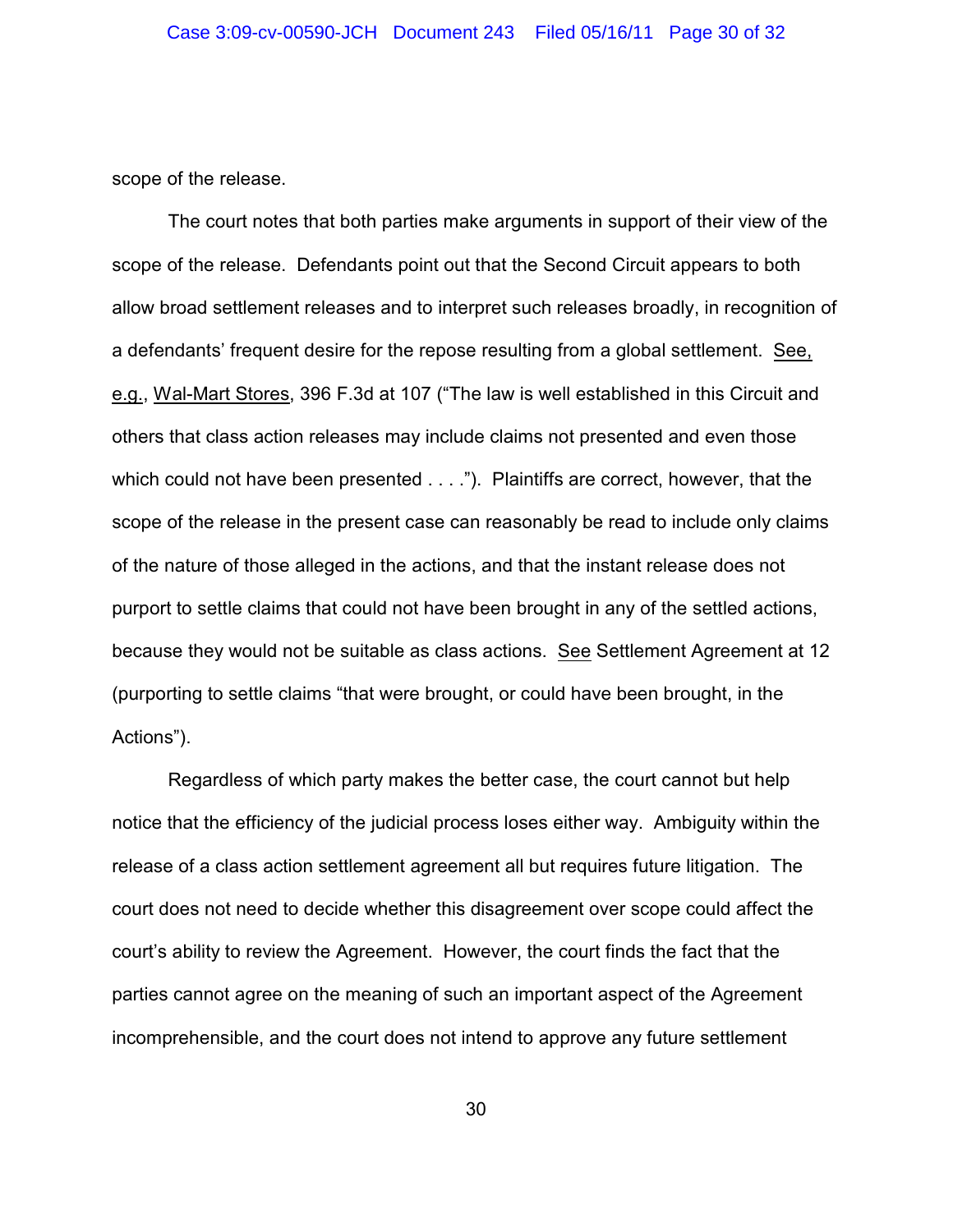agreements between the parties absent a more clearly written release.

2. Sufficiency of Class Notice

Several objectors, including the State of West Virginia, have taken issue with the class notice that was utilized in this case. See B. Hebert Obj. 24-26; L. Sohl & P. Ganezer Obj. 12-13; W. Va. Obj. 10-14. Again, the court does not need to address this issue. The court notes that, while email notice may not, on its own, be cause for concern, see, e.g., Radosti v. Envision EMI, LLC, 717 F. Supp. 2d 37, 48 (D.D.C. 2001), the court has serious concerns with the initial email that was sent to the class without prior approval from Judge Garfinkel or this court. Particularly, the court is concerned that the fact that the email did not come directly from a DirectBuy email account would lead class members to ignore or delete the email, assuming that it was some sort of spam.<sup>17</sup>

## 3. West Virginia's Objection

Shortly after the Preliminary Approval was entered, the Attorney General for the State of West Virginia filed a lawsuit against DirectBuy, alleging claims arguably related to those in the present action. See McGraw Compl. Defendants filed a Motion asking Judge Garfinkel to enjoin the West Virginia action, which they argued would interfere with the instant Settlement Agreement. See Doc. No. 86. Judge Garfinkel signed the Proposed Order, see Doc. No. 89, and West Virginia subsequently filed an Objection, asking this court to vacate this Order, see Doc. No. 107.

 $17$  Indeed, at least one objector explains his late objection because the email was delivered to his spam file. See K. Pielak Obj. (Doc. No. 140).